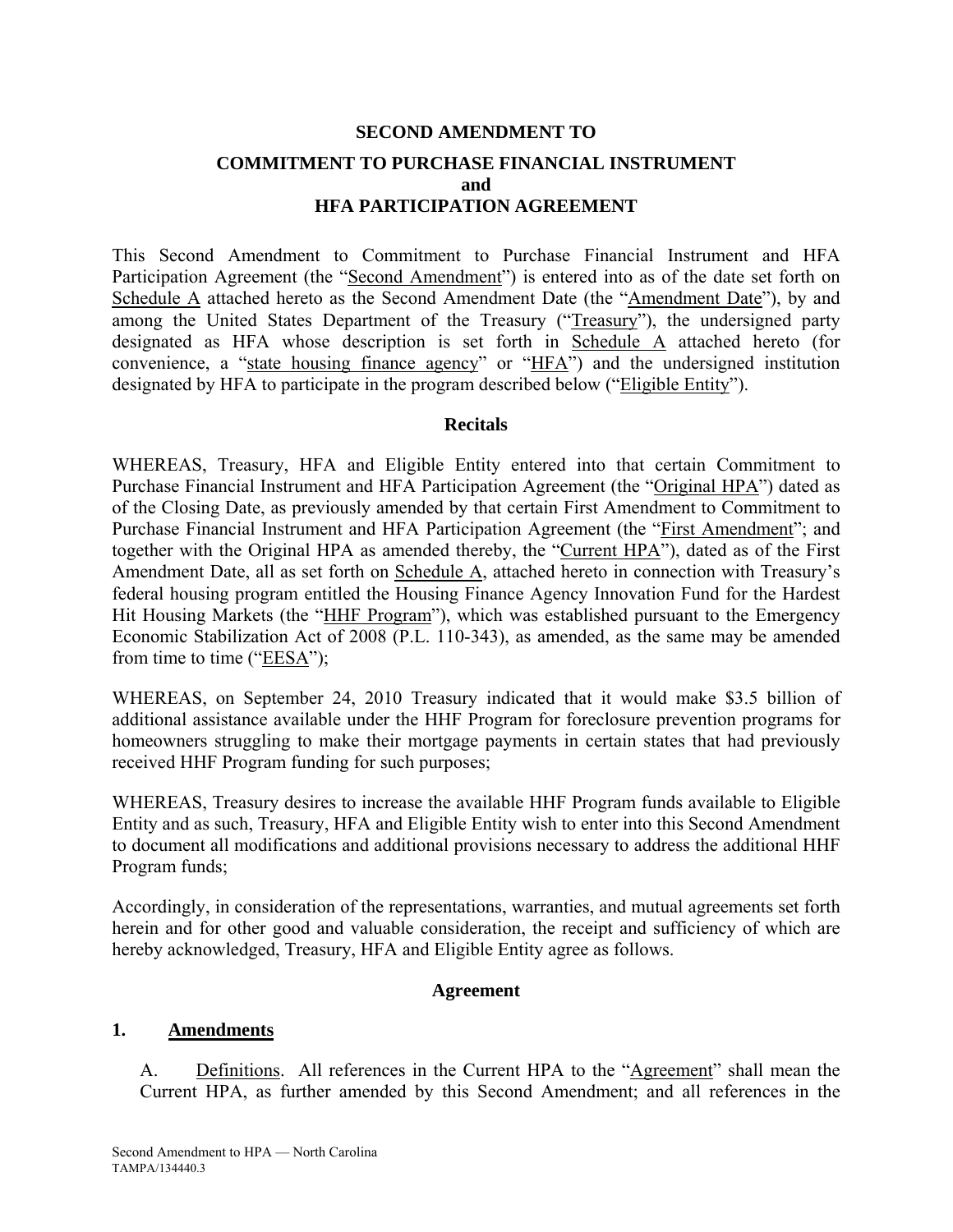Current HPA to Schedules A or B shall mean the Schedules A or B attached to this Second Amendment. All references herein to the "HPA" shall mean the Current HPA, as further amended by this Second Amendment.

B. Schedule A. Schedule A attached to the Current HPA is hereby deleted in its entirety and replaced with Schedule A attached to this Second Amendment.

C. Schedule B. Schedule B attached to the Current HPA is hereby deleted in its entirety and replaced with Schedule B attached to this Second Amendment.

# **2. Representations, Warranties and Covenants**

A. HFA and Eligible Entity. HFA and Eligible Entity, each for itself, make the following representations, warranties and covenants to Treasury and the truth and accuracy of such representations and warranties and compliance with and performance of such covenants are continuing obligations of HFA and Eligible Entity, each as to itself. In the event that any of the representations or warranties made herein cease to be true and correct or HFA or Eligible Entity breaches any of its covenants made herein, HFA or Eligible Entity, as the case may be, agrees to notify Treasury immediately and the same shall constitute an Event of Default under the HPA.

(1) HFA and Eligible Entity each hereby certifies, represents and warrants as of the date hereof that each of the representations and warranties of HFA or Eligible Entity, as applicable, contained in the HPA are true, correct, accurate and complete in all material respects as of the date hereof. All covenants of HFA or Eligible Entity, as applicable, contained in the HPA shall remain in full force and effect and neither HFA, nor Eligible Entity is in breach of any such covenant.

(2) Eligible Entity has the full corporate power and authority to enter into, execute, and deliver this Second Amendment and any other closing documentation delivered to Treasury in connection with this Second Amendment, and to perform its obligations hereunder and thereunder.

(3) HFA has the full legal power and authority to enter into, execute, and deliver this Second Amendment and any other closing documentation delivered to Treasury in connection with this Second Amendment, and to perform its obligations hereunder and thereunder.

# **3. Administrative Expenses**

Notwithstanding anything to the contrary contained in the Current HPA as amended by this Second Amendment, HFA and Eligible Entity may from time to time submit adjusted budgets to Treasury requesting approval to re-allocate HHF Funds to pay actual program expenses as set forth on a proposed Schedule C. In the event that Treasury shall approve an adjusted budget, in Treasury's sole discretion, the parties shall enter into an amendment to the HPA to modify Schedules A, B and C as necessary.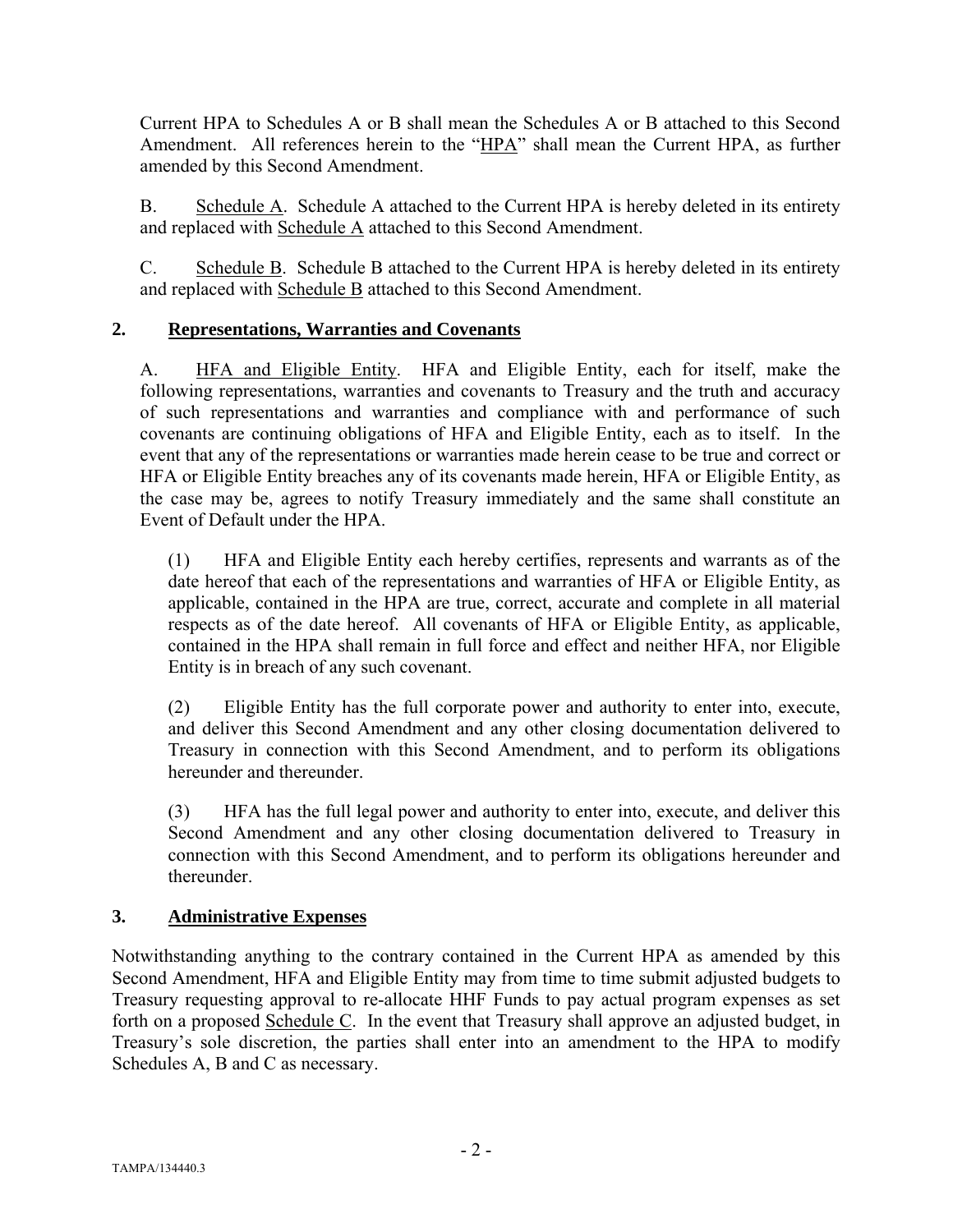# **4. Miscellaneous**

A. The recitals set forth at the beginning of this Second Amendment are true and accurate and are incorporated herein by this reference.

B. Capitalized terms used but not defined herein shall have the meanings ascribed to them in the HPA.

C. Any provision of the HPA that is determined to be prohibited or unenforceable in any jurisdiction shall, as to such jurisdiction, be ineffective to the extent of such prohibition or unenforceability without invalidating the remaining provisions of the HPA, and no such prohibition or unenforceability in any jurisdiction shall invalidate such provision in any other jurisdiction.

D. This Second Amendment may be executed in two or more counterparts (and by different parties on separate counterparts), each of which shall be deemed an original, but all of which together shall constitute one and the same instrument. Facsimile or electronic copies of this Second Amendment shall be treated as originals for all purposes.

# [SIGNATURE PAGE FOLLOWS; REMAINDER OF PAGE INTENTIONALLY LEFT BLANK]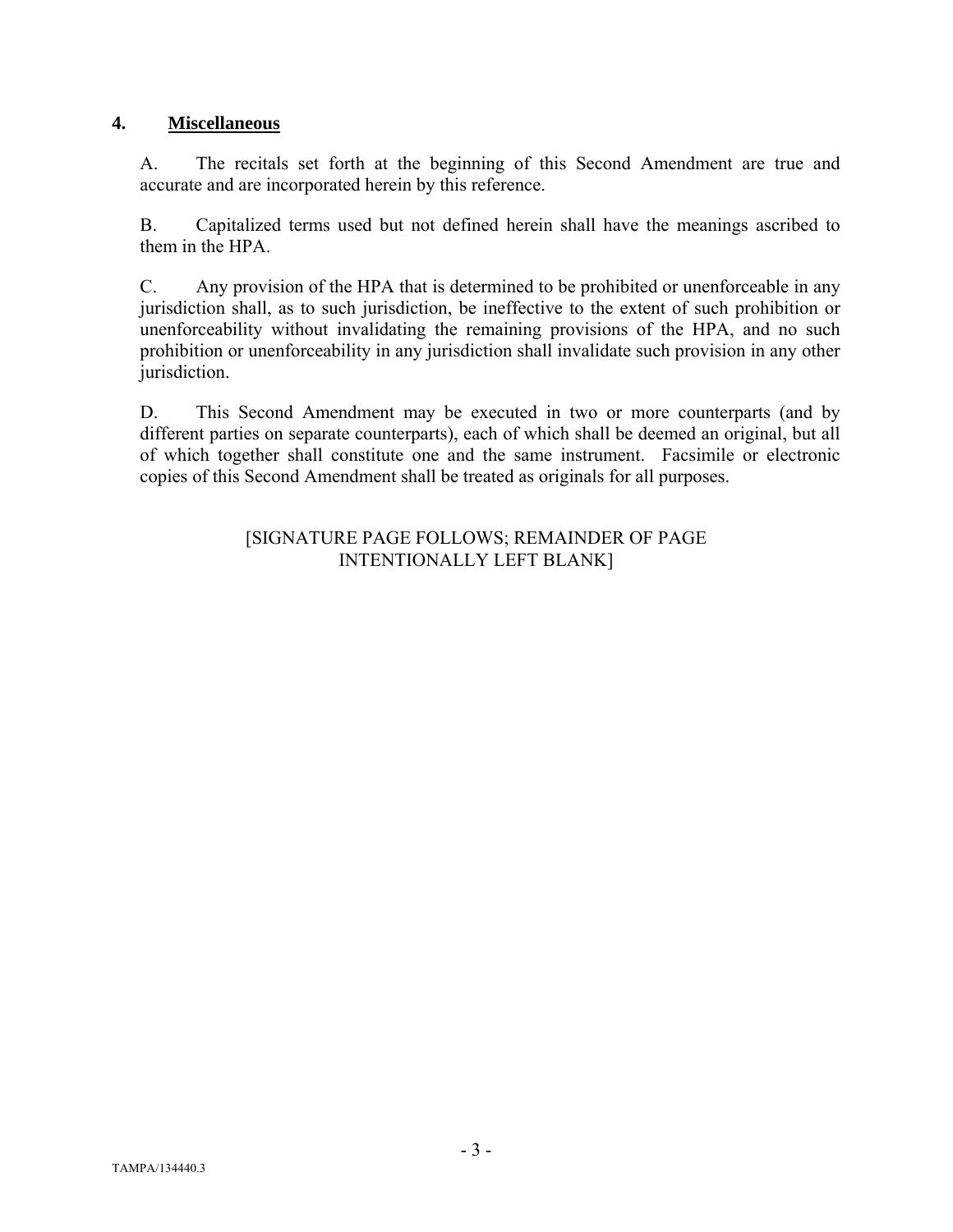**In Witness Whereof**, HFA, Eligible Entity and Treasury by their duly authorized officials hereby execute and deliver this Second Amendment to Commitment to Purchase Financial Instrument and HFA Participation Agreement as of the Amendment Date.

#### **HFA**: **TREASURY**:

NORTH CAROLINA HOUSING FINANCE **AGENCY** 

UNITED STATES DEPARTMENT OF THE **TREASURY** 

By: /s/ A. Robert Kucab By: Name: A. Robert Kucab Name: Herbert M. Allison, Jr.

Title: Executive Director Title: Assistant Secretary for Financial Stability

#### **ELIGIBLE ENTITY**:

NORTH CAROLINA HOUSING FINANCE **AGENCY** 

By: <u>/s/ A. Robert Kucab</u>  $\frac{f(S) - A_1 R_2}{Name: A_2 R_3 R_4 R_5}$  Kucab Title: Executive Director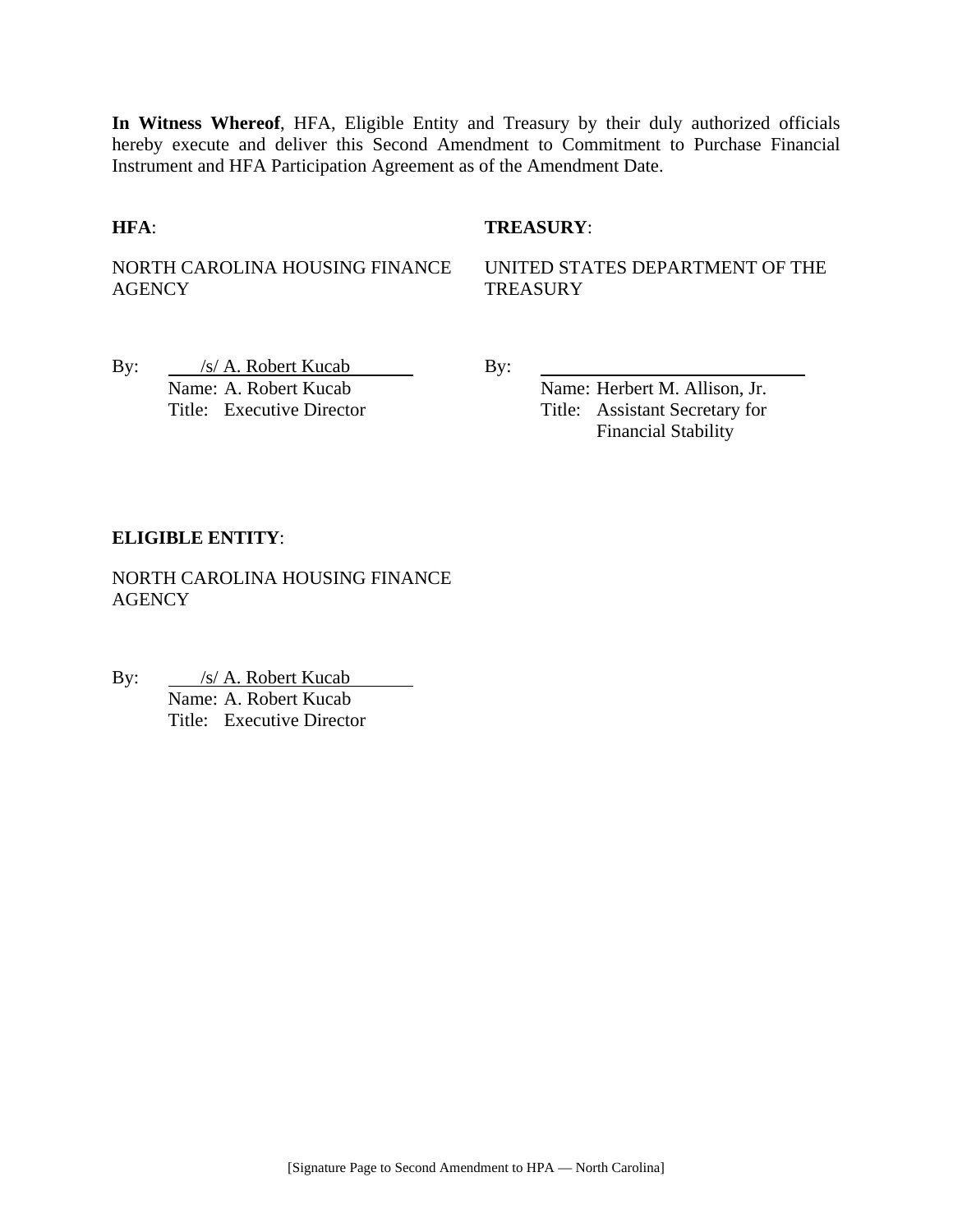In Witness Whereof, HFA, Eligible Entity and Treasury by their duly authorized officials hereby execute and deliver this Second Amendment to Commitment to Purchase Financial Instrument and HFA Participation Agreement as of the Amendment Date.

HFA:

#### **TREASURY:**

NORTH CAROLINA HOUSING FINANCE **AGENCY** 

UNITED STATES DEPARTMENT OF THE **TREASURY** 

By:

Name: Title:

 $By:$ 

Name: Herbert M. Allison, Jr. Title: Assistant Secretary for **Financial Stability** 

**ELIGIBLE ENTITY:** 

NORTH CAROLINA HOUSING FINANCE **AGENCY** 

By:

Name: Title: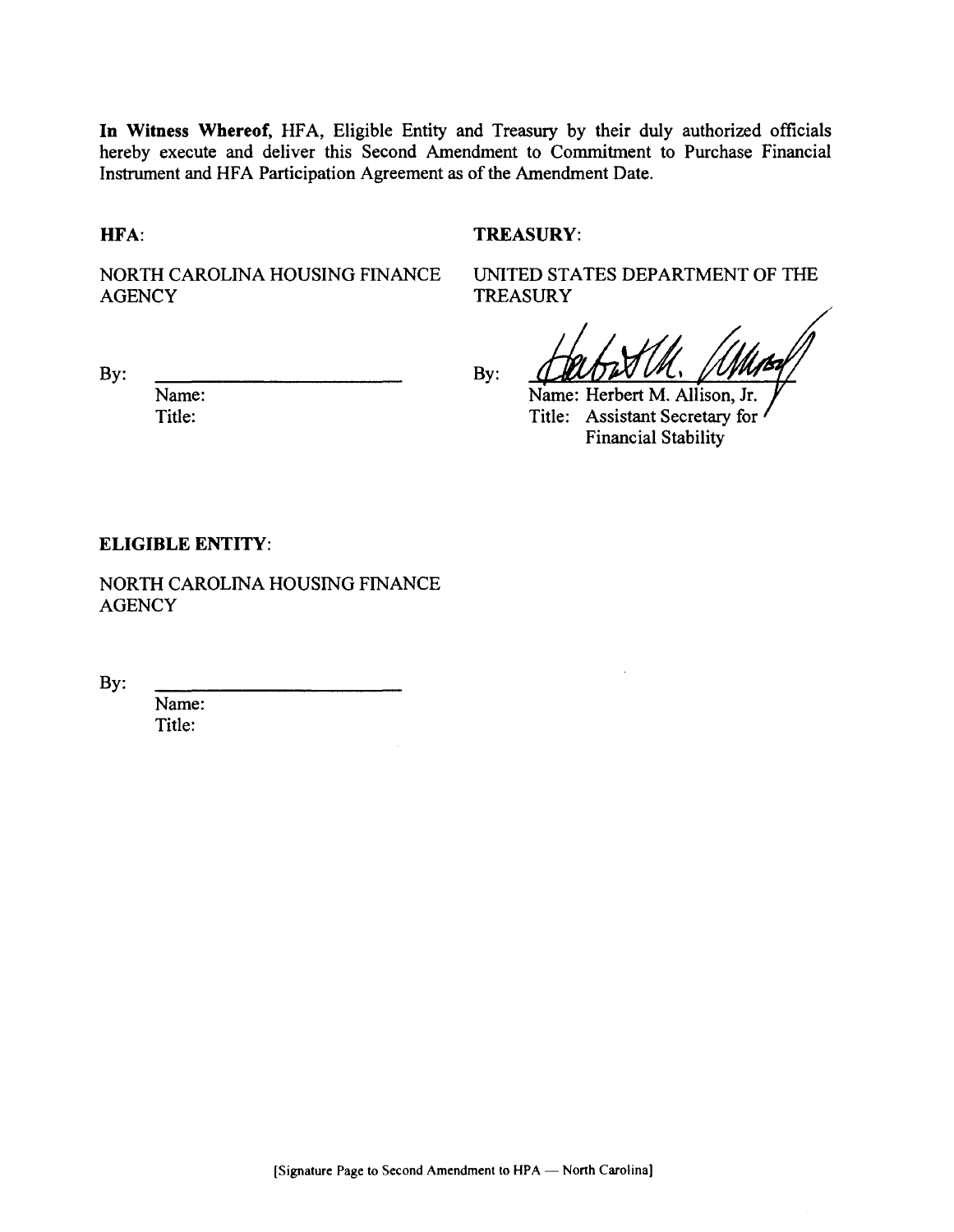# **EXHIBITS AND SCHEDULES**

Schedule A Basic Information

Schedule B Service Schedules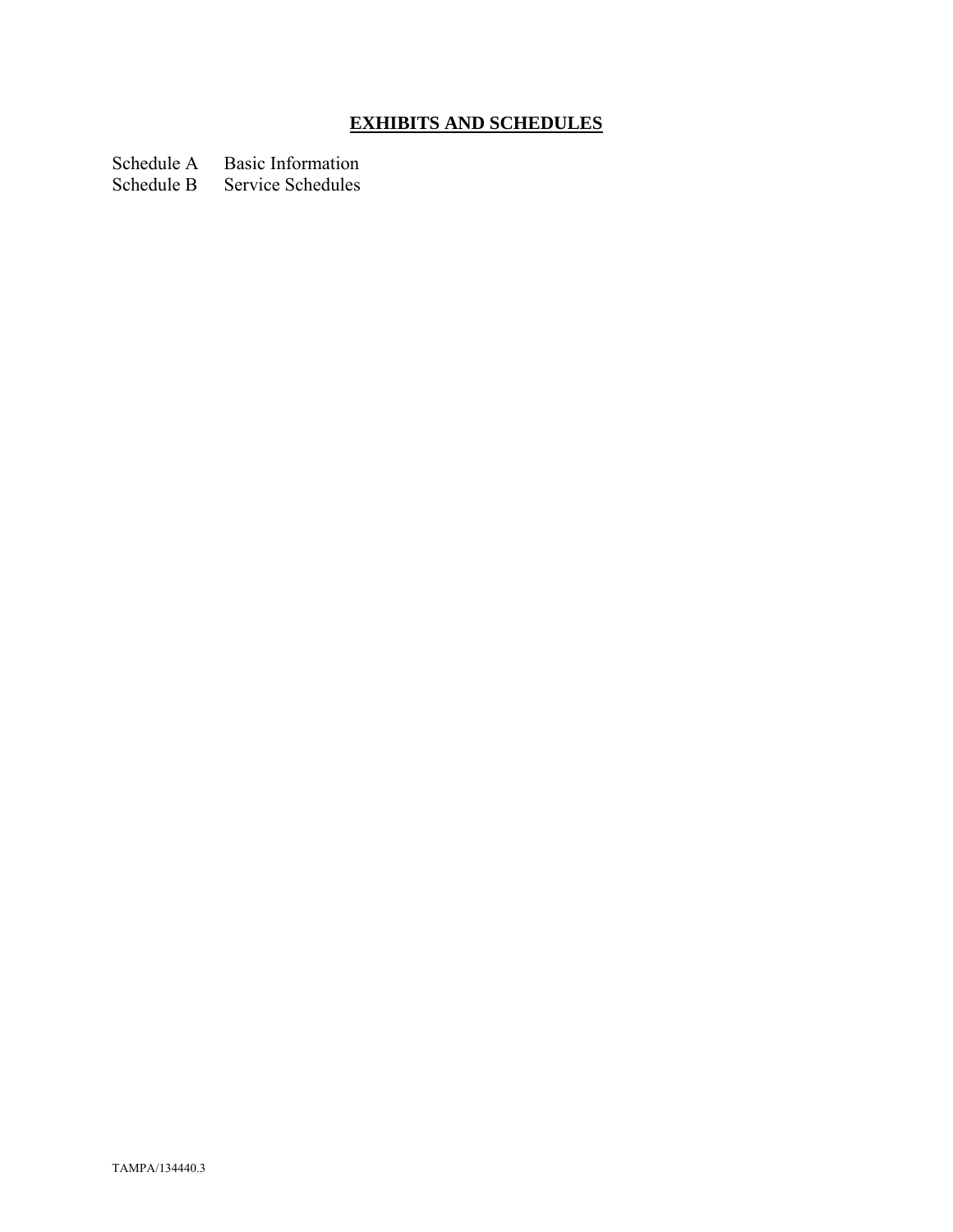# **SCHEDULE A**

#### **BASIC INFORMATION**

Eligible Entity Information:<br>Name of the Eligible Entity:

Jurisdiction of organization: North Carolina

Notice Information:

North Carolina Housing Finance Agency<sup>1</sup>

Corporate or other organizational form: a body politic and corporate under the laws of the State of North Carolina pursuant to N. C. G. S. Chapter 122A

| HFA Information:<br>Name of HFA: | North Carolina Housing Finance Agency <sup>1</sup>                                                                    |
|----------------------------------|-----------------------------------------------------------------------------------------------------------------------|
| Organizational form:             | a body politic and corporate under the laws<br>of the State of North Carolina pursuant to N.<br>C. G. S. Chapter 122A |
| Date of Application:             | June 1, 2010                                                                                                          |
| Date of Action Plan:             | September 1, 2010                                                                                                     |

<sup>&</sup>lt;sup>1</sup> References in the Agreement to the term "HFA" shall mean the North Carolina Housing Finance Agency ("NCHFA") in its capacity as HFA as such term is used in the Agreement; and references in the Agreement to the term "Eligible Entity" shall mean NCHFA, in its capacity as Eligible Entity as such term is used in the Agreement.

1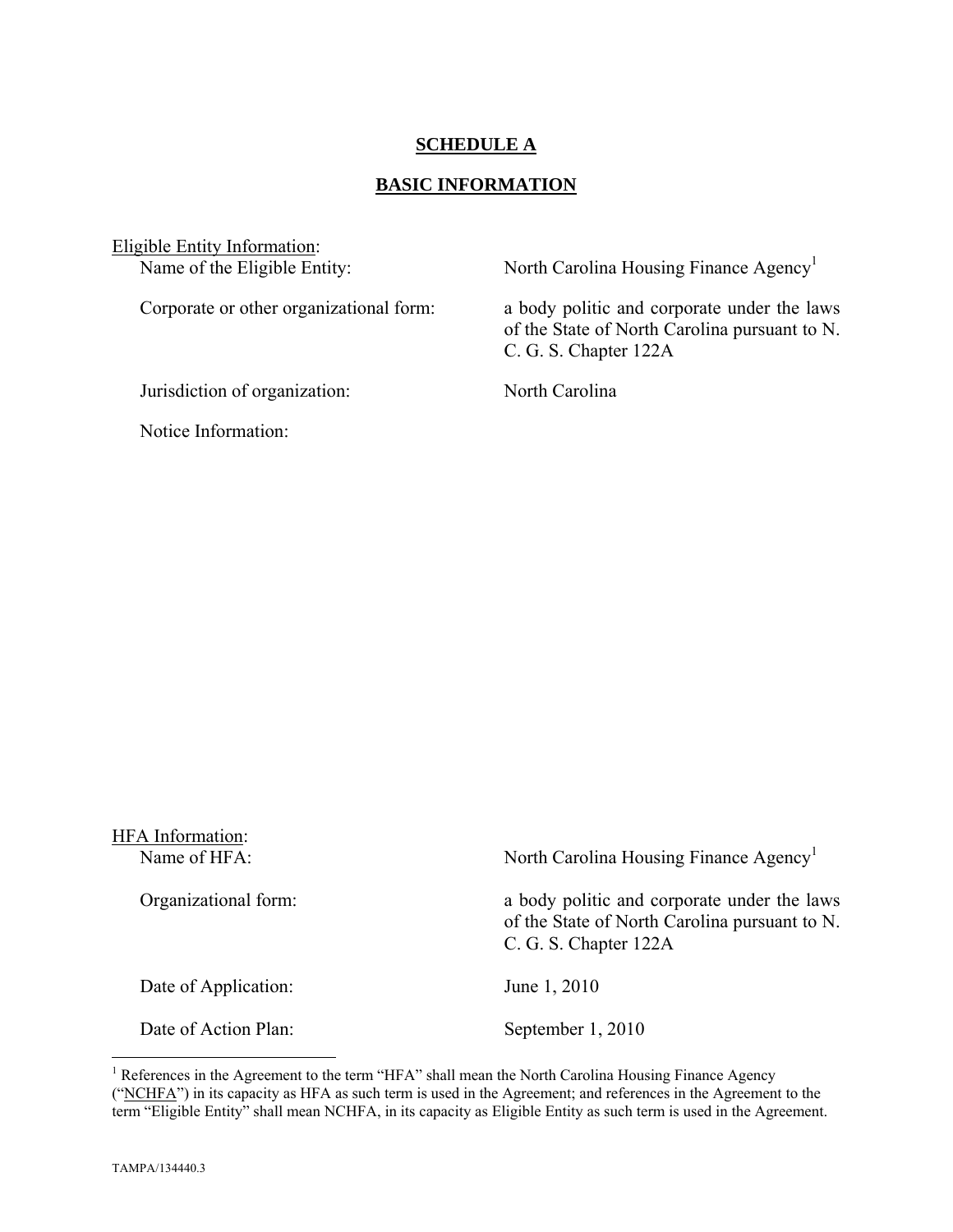Notice Information:

| Program Participation Cap:                                                   | \$482,781,786.00                                                                                                                                       |
|------------------------------------------------------------------------------|--------------------------------------------------------------------------------------------------------------------------------------------------------|
| Portion of Program Participation Cap<br>Representing Original HHF Funds:     | \$159,000,000.00                                                                                                                                       |
| Portion of Program Participation Cap<br>Representing Unemployment HHF Funds: | \$120,874,221.00                                                                                                                                       |
| Permitted Expenses:                                                          | \$35,800,000.00                                                                                                                                        |
| Closing Date:                                                                | August 3, 2010                                                                                                                                         |
| <b>First Amendment Date:</b>                                                 | September 23, 2010                                                                                                                                     |
| Second Amendment Date:                                                       | September 29, 2010                                                                                                                                     |
| <b>Eligible Entity Depository Account Information:</b>                       | See account information set forth in the<br>Depository Account Control Agreement<br>between Treasury and Eligible Entity<br>regarding the HHF Program. |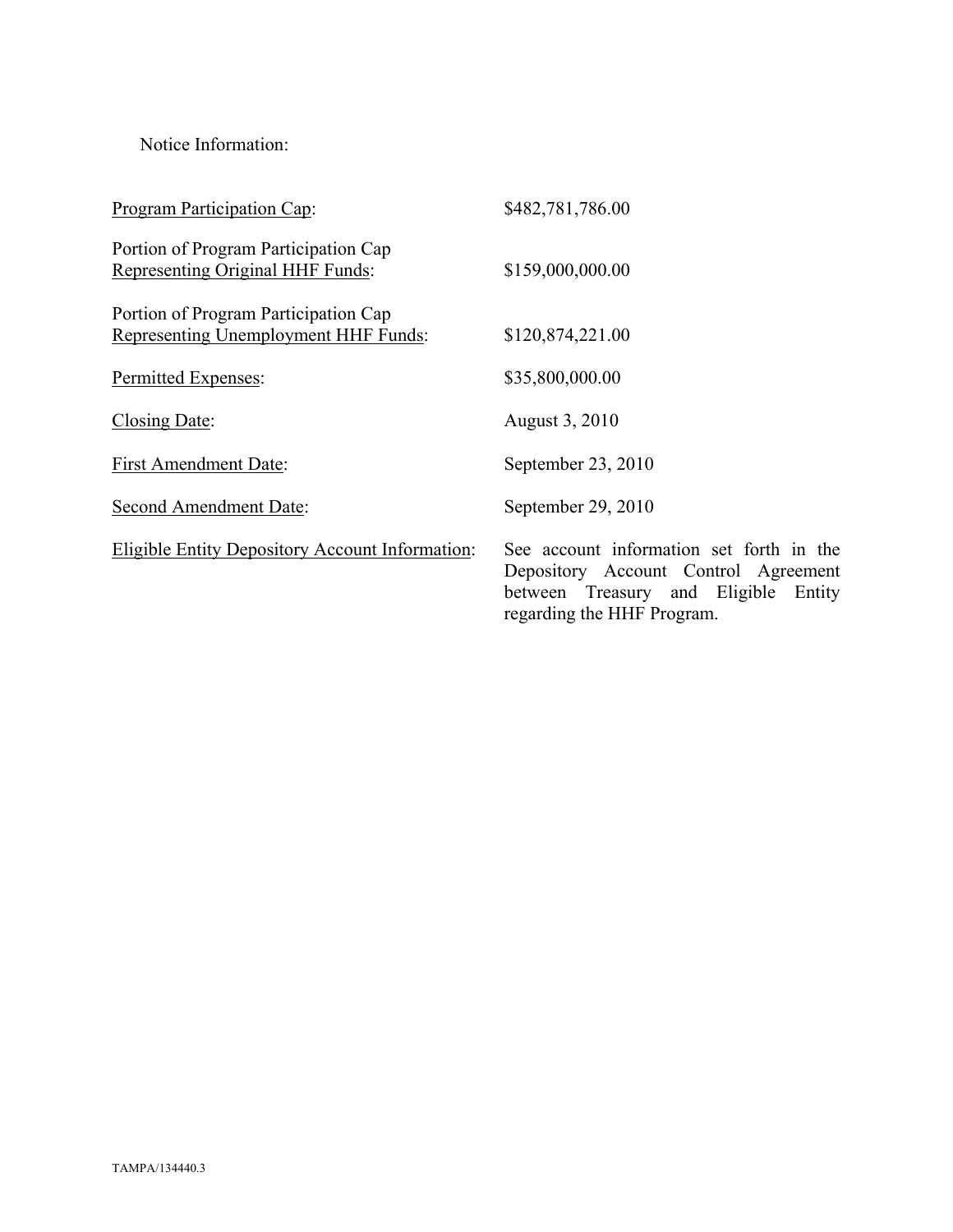#### **SCHEDULE B**

### **SERVICE SCHEDULES**

The Service Schedules attached as Schedule B to the Current HPA are hereby deleted in their entirety and replaced with the attached Service Schedules (numbered sequentially as Service Schedule B-1, Service Schedule B-2, et. seq.), which collectively comprise Schedule B to the HPA.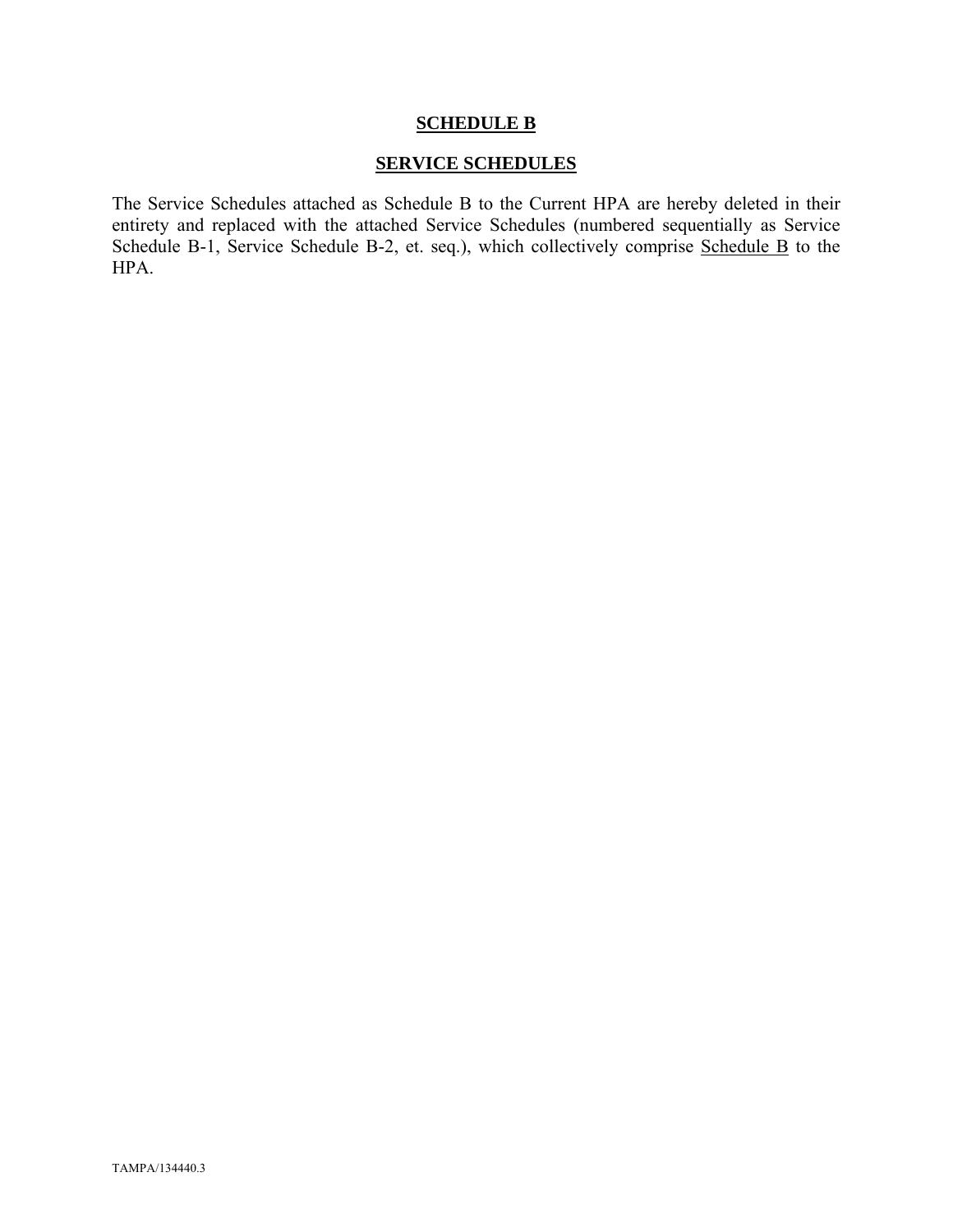# **North Carolina Housing Finance Agency's Mortgage Payment Program (MPP-1) Summary Guidelines**

| 1. | <b>Program Overview</b>   | North Carolina has one of the highest unemployment rates in the   |
|----|---------------------------|-------------------------------------------------------------------|
|    |                           | country with more than 490,000 people out of work as of April     |
|    |                           | 2010. Because unemployed homeowners are not eligible for most     |
|    |                           | loss mitigation programs, NCHFA proposes to use a majority of     |
|    |                           | our HFA Hardest Hit Funds (HHF) to create the Mortgage            |
|    |                           | <b>Payment Program (MPP-1).</b>                                   |
|    |                           | This program will provide loans to unemployed homeowners and      |
|    |                           | others, who through no fault of their own, are financially unable |
|    |                           | to make their mortgage payments and are in danger of losing their |
|    |                           | homes to foreclosure. Loan proceeds will be used to pay           |
|    |                           | mortgage and mortgage-related expenses (i.e. property taxes,      |
|    |                           | homeowner insurance, homeowner dues) until the homeowner          |
|    |                           | secures employment or completes training for a new career.        |
| 2. | <b>Program Goals</b>      | To assist 5,750 homeowners over the next 3 years. The following   |
|    |                           | types of assistance will be provided:                             |
|    |                           |                                                                   |
|    |                           | <b>Job Search or Short-term Assistance</b>                        |
|    |                           | to help homeowners while they look for a new job.                 |
|    |                           | <b>Job Training or Long-term Assistance</b>                       |
|    |                           | to help homeowners while they complete a job training/education   |
|    |                           | program to help secure a new job.                                 |
|    |                           |                                                                   |
|    |                           | <b>Reinstatement Only or One-time Assistance</b>                  |
|    |                           | to help homeowners who have found a new job but need help to      |
|    |                           | bring their mortgage current.                                     |
| 3. | <b>Target Population/</b> | Homeowners who are unemployed, suffered another temporary         |
|    | <b>Areas</b>              | hardship, and/or reemployed but need help bringing their          |
|    |                           | mortgage current.                                                 |
|    |                           | This Program will be available in all North Carolina counties.    |
|    |                           | NCHFA will provide additional assistance over a longer period of  |
|    |                           | time to eligible homeowners living in targeted or "hardest hit"   |
|    |                           | counties, those with 2009 unemployment rates greater than or      |
|    |                           | equal to $11.3\%$ .                                               |
| 4. | <b>Program Allocation</b> | \$99,400,000.00                                                   |
|    | (Excluding                |                                                                   |
|    | <b>Administrative</b>     |                                                                   |
|    | <b>Expenses</b> )         |                                                                   |
|    |                           |                                                                   |
|    |                           |                                                                   |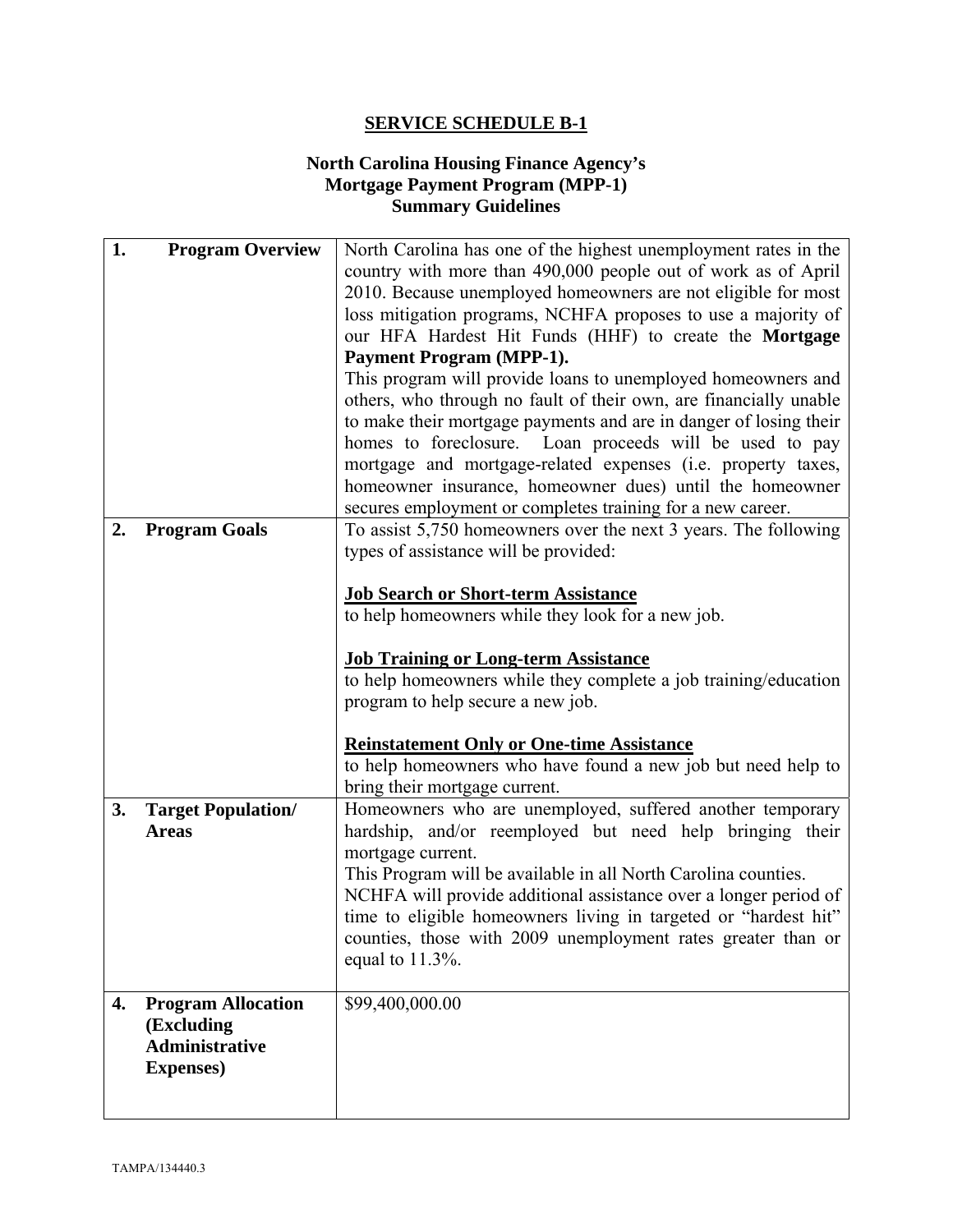| 5. | <b>Borrower Eligibility</b> | Unemployed homeowners, and others, who through no fault of                                             |
|----|-----------------------------|--------------------------------------------------------------------------------------------------------|
|    | Criteria                    | their own, are unable to make their mortgage payments and are at                                       |
|    |                             | risk of a foreclosure. Homeowners will be required to provide a                                        |
|    |                             | financial hardship affidavit with appropriate documentation on                                         |
|    |                             | the cause of their hardship. For most homeowners, this will be                                         |
|    |                             | documentation from the Employment Security Commission                                                  |
|    |                             | (ESC) confirming a job loss and receipt of unemployment                                                |
|    |                             | benefits. If information from ESC is unavailable a notarized                                           |
|    |                             | letter from the former employer indicating job loss was not the                                        |
|    |                             | fault of the borrower will serve as a substitute. Self Employed                                        |
|    |                             | borrowers will be required to submit prior tax returns to show a                                       |
|    |                             | loss of income.                                                                                        |
|    |                             | Employed homeowners who are delinquent because of a prior job                                          |
|    |                             | loss or other program eligible hardship but who can resume future                                      |
|    |                             | payments without additional assistance.                                                                |
|    |                             |                                                                                                        |
|    |                             | Satisfactory mortgage payment history prior to the job                                                 |
|    |                             | loss/income loss.                                                                                      |
|    |                             |                                                                                                        |
|    |                             | Borrowers must meet program underwriting criteria.                                                     |
|    |                             | Eligibility for program assistance will be determined primarily by                                     |
|    |                             | participating foreclosure prevention partners.                                                         |
|    |                             |                                                                                                        |
|    |                             | Funds will be allocated on a first come/approved, first served                                         |
|    |                             | basis.                                                                                                 |
| 6. | Property/Loan               | Existing single-family homes or condominiums (attached or                                              |
|    | <b>Eligibility Criteria</b> | detached) including manufactured homes on foundations                                                  |
|    |                             | permanently affixed to real estate owned by the borrower.                                              |
|    |                             | North Carolina owner-occupied, primary residences only.                                                |
|    |                             |                                                                                                        |
|    |                             | Combined Loan-to-Value cannot exceed 125%                                                              |
|    |                             |                                                                                                        |
|    |                             | Principal, Interest, Taxes and Insurance $>31\%$ of household<br>income after job loss/loss of income. |
|    |                             |                                                                                                        |
| 7. | <b>Program Exclusions</b>   | Total Unpaid Principal Balances > \$275,000                                                            |
|    |                             |                                                                                                        |
|    |                             | Manufactured homes not considered real property                                                        |
|    |                             | Non-legal U.S. resident                                                                                |
| 8. | <b>Structure of</b>         | 10 year, 0% interest, non-recourse, deferred-payment forgivable                                        |
|    | <b>Assistance</b>           | subordinate loan. A forgiveness clause will reduce the loan                                            |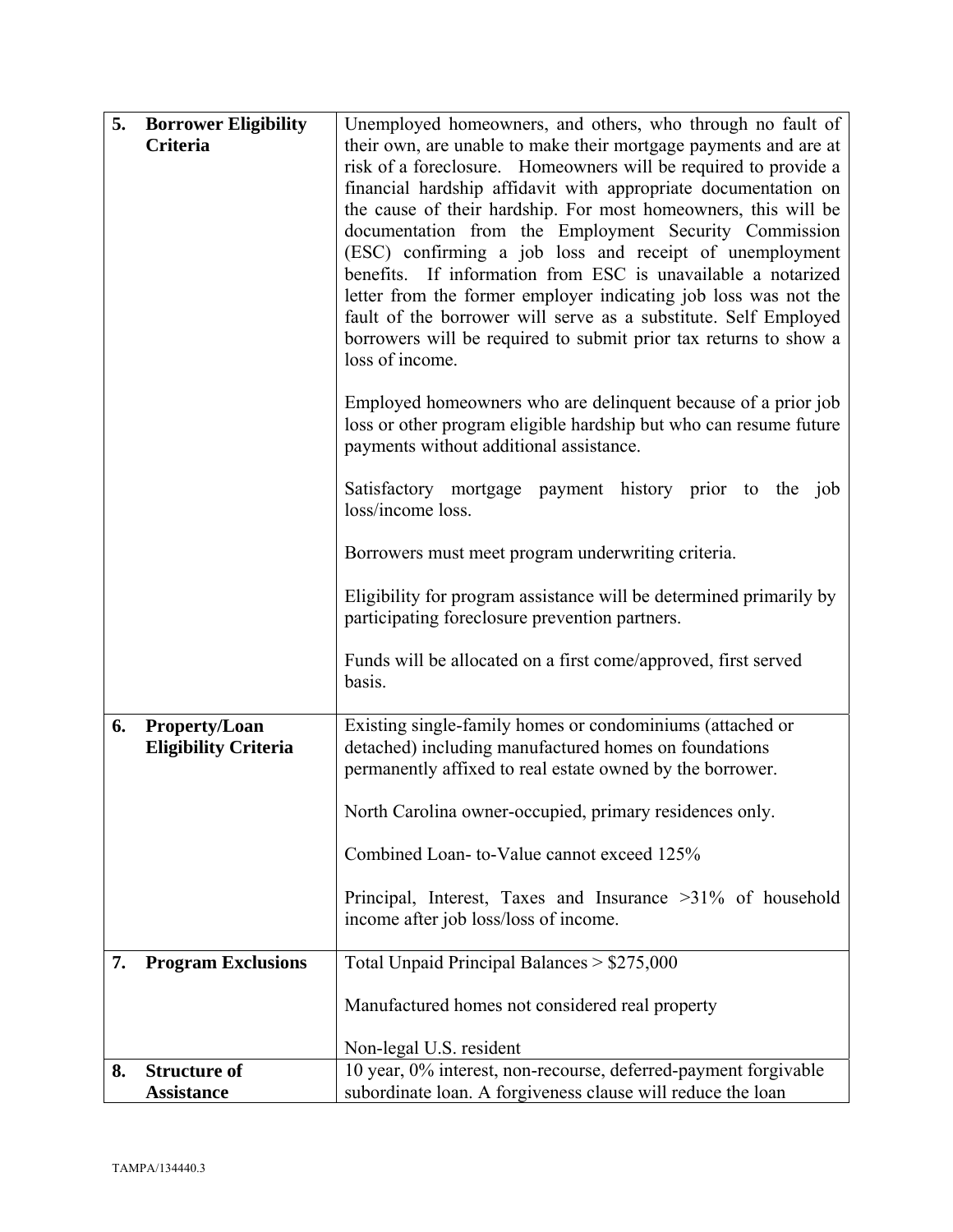|                                           | amount by 20% a year for every year the borrower stays in the<br>home after five years. At the end of the 10 years the note will be<br>considered satisfied and NCHFA will release the lien securing the<br>note.                                                                                                                                                                                                      |
|-------------------------------------------|------------------------------------------------------------------------------------------------------------------------------------------------------------------------------------------------------------------------------------------------------------------------------------------------------------------------------------------------------------------------------------------------------------------------|
|                                           | Loan funds are due and payable if property is sold, refinanced or<br>no longer owner occupied (unless otherwise prohibited under<br>applicable federal law). Loans are repayable only from proceeds<br>to the borrower from a sale or refinance. If the property is sold or<br>refinanced and has not increased in equity to the degree necessary<br>to repay the note, all or a portion of the note will be forgiven. |
|                                           | All deferred, subordinate mortgages will be evidenced by a<br>promissory note and secured by a deed of trust on the property.<br>Borrowers will be required to sign and acknowledge via Written<br>Agreement indicating the program guidelines.                                                                                                                                                                        |
|                                           | Any funds returned according to established program guidelines<br>will be recaptured and used to assist additional homeowners<br>through December 31, 2017. After December 31, 2017 the funds<br>will be returned to Treasury.                                                                                                                                                                                         |
| <b>Per Household</b><br>9.                | The average loan amount will be \$20,000 per borrower.                                                                                                                                                                                                                                                                                                                                                                 |
| <b>Assistance</b>                         | Targeted Counties (2009 Unemployment Rate $\geq$ 11.3%):<br>Maximum assistance up to \$36,000 and not to exceed 36 months<br>per household                                                                                                                                                                                                                                                                             |
|                                           | Non-Targeted Counties (2009 Unemployment Rate <11.3%):<br>Maximum assistance up to \$24,000 and not to exceed 24 months<br>per household                                                                                                                                                                                                                                                                               |
| 10. Duration of Assistance                | Targeted Counties (2009 Unemployment Rate $\geq 11.3\%$ ):<br>Up to 36 months for those in job training/education program<br>Up to 18 months for those in a job search                                                                                                                                                                                                                                                 |
|                                           | Non-targeted Counties (2009 Unemployment Rate < 11.3%):<br>Up to 24 months for those in job training/education program<br>Up to 12 months for those in a job search                                                                                                                                                                                                                                                    |
| 11. Estimated Number of                   | 5,750 homeowners over the next 3 years                                                                                                                                                                                                                                                                                                                                                                                 |
| Participating<br><b>Households</b>        | Estimated number served based on average loan amount of<br>\$20,000 per homeowner.                                                                                                                                                                                                                                                                                                                                     |
| 12. Program Inception/<br><b>Duration</b> | Program will startup within 45-90 days of Treasury approval and<br>will last up to 3 years.                                                                                                                                                                                                                                                                                                                            |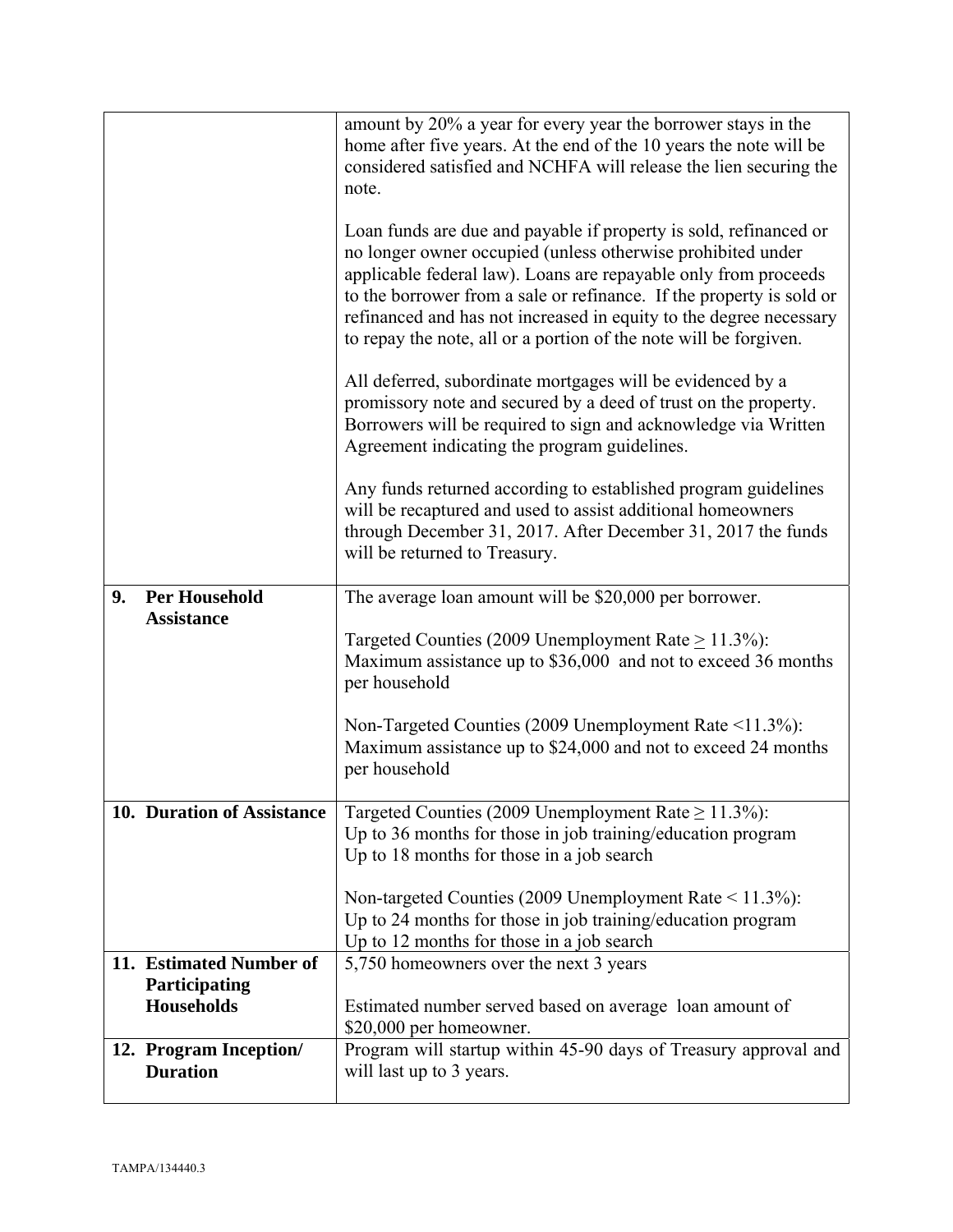| 13. Program Interactions<br>with Other Programs | Borrowers can access more than one of our HHF programs, if<br>needed and appropriate. For example, a borrower can receive                                                                                                                                        |
|-------------------------------------------------|------------------------------------------------------------------------------------------------------------------------------------------------------------------------------------------------------------------------------------------------------------------|
| (e.g. other HFA                                 | MPP-1 assistance while they look for a new job and then receive                                                                                                                                                                                                  |
| programs)                                       | Second Mortgage Refinance Program or Permanent Loan<br>Modification Program assistance once they secure a new job.                                                                                                                                               |
| 14. Program Interactions<br>with HAMP           | The MPP-1 would help borrowers who need more than the 3-6<br>months of assistance available through the new Home Affordable<br>Unemployment Program (UP), scheduled to be available on July<br>1, 2010.                                                          |
|                                                 | Borrowers who are eligible for MPP-1 would not be required to<br>participate in UP prior to receiving assistance with MPP-1.                                                                                                                                     |
|                                                 | In addition, MPP-1 would also help borrowers who don't qualify<br>for assistance under the new UP because they are more than 3<br>months behind in mortgage payments and/or they are not<br>currently receiving unemployment (i.e. self employed<br>homeowners). |
|                                                 | Finally, borrowers can receive HAMP assistance prior to or after<br>receiving Hardest-Hit Fund assistance. For example, a borrower<br>may receive UP assistance for 3-6 months and then receive MPP-<br>1 assistance for several more months, if needed.         |
|                                                 | Once MPP-1 assistance has ended, a borrower may be eligible to<br>receive a loan modification from HAMP, if needed, and eligible.                                                                                                                                |
| 15. Program Leverage                            | None                                                                                                                                                                                                                                                             |
| with Other Financial                            |                                                                                                                                                                                                                                                                  |
| <b>Resources</b>                                |                                                                                                                                                                                                                                                                  |
| 16. Qualify as an                               | $\Box$ Yes<br>$\boxtimes$ No                                                                                                                                                                                                                                     |
| Unemployment                                    |                                                                                                                                                                                                                                                                  |
| Program                                         |                                                                                                                                                                                                                                                                  |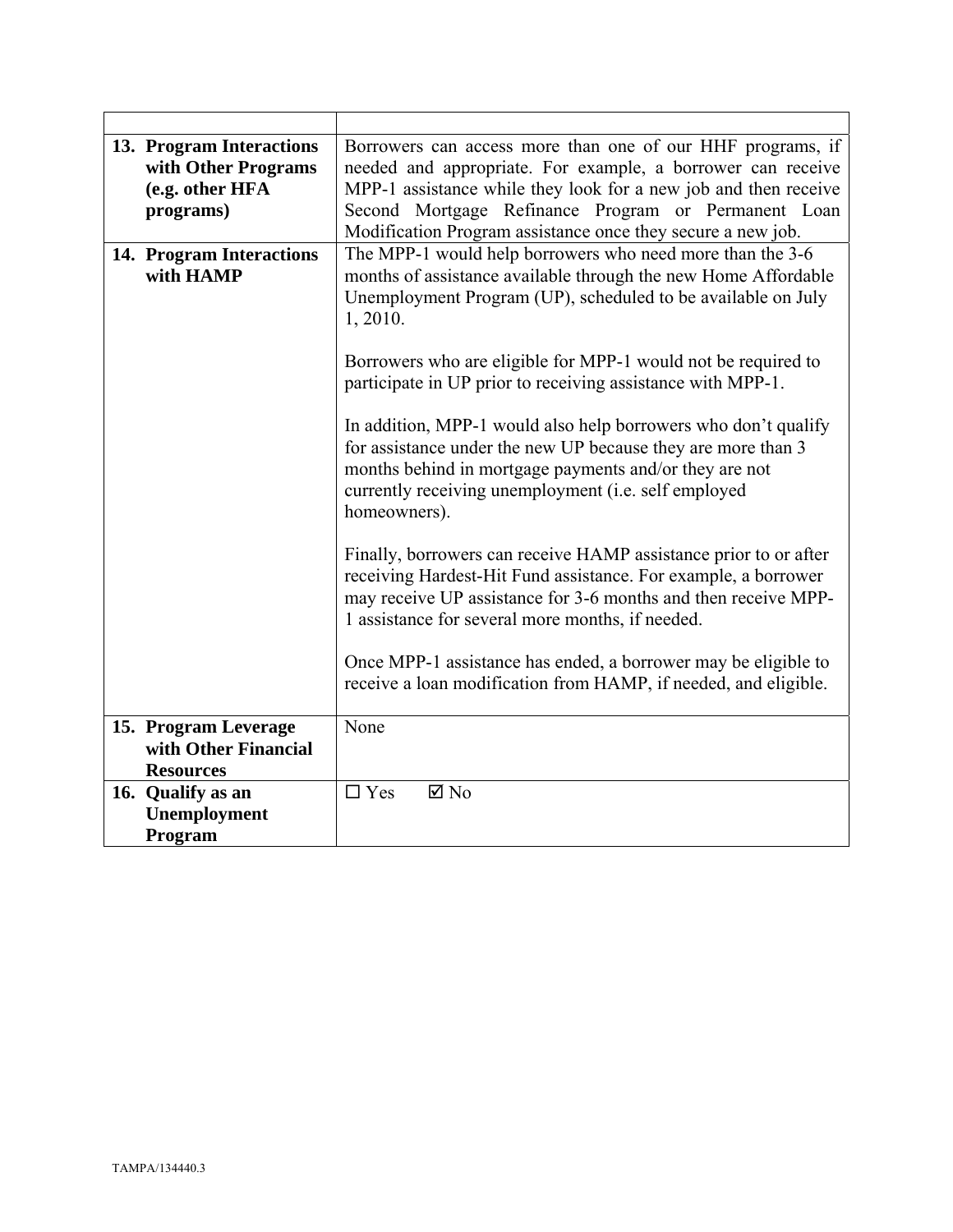# **North Carolina Housing Finance Agency's Mortgage Payment Program (MPP-2) Summary Guidelines**

|    | 1. Program Overview                          | The North Carolina Housing Finance Agency (NCHFA)                                                                                 |
|----|----------------------------------------------|-----------------------------------------------------------------------------------------------------------------------------------|
|    |                                              | Mortgage Payment Program (MPP-2) will provide loans to                                                                            |
|    |                                              | unemployed, or substantially underemployed, homeowners who                                                                        |
|    |                                              | through no fault of their own, are financially unable to make their                                                               |
|    |                                              | mortgage payments and are in danger of losing their homes to                                                                      |
|    |                                              | foreclosure. Loan proceeds will be used to pay all mortgage and                                                                   |
|    |                                              | mortgage-related expenses (i.e. property taxes, homeowner                                                                         |
|    |                                              | insurance, mortgage insurance and homeowner association dues),                                                                    |
|    |                                              | including subordinate mortgage loans, until the homeowner                                                                         |
|    |                                              |                                                                                                                                   |
|    |                                              | secures employment or completes training for a new career.                                                                        |
|    | 2. Program Goals                             | To assist 5,265 homeowners over the next 4 years. The following                                                                   |
|    |                                              | types of assistance will be provided:                                                                                             |
|    |                                              | <b>Job Search or Short-term Assistance</b>                                                                                        |
|    |                                              | to help homeowners while they look for a new job.                                                                                 |
|    |                                              |                                                                                                                                   |
|    |                                              | <b>Job Training or Long-term Assistance</b>                                                                                       |
|    |                                              | to help homeowners while they complete a job training/education                                                                   |
|    |                                              | program to help secure a new job.                                                                                                 |
|    |                                              |                                                                                                                                   |
|    |                                              |                                                                                                                                   |
|    |                                              | <b>Reinstatement Only or One-time Assistance</b>                                                                                  |
|    |                                              | to help homeowners who have found a new job but need help to                                                                      |
|    |                                              | bring their mortgage current due to arrearages accumulated during                                                                 |
|    |                                              | a period of unemployment.                                                                                                         |
| 3. | <b>Target</b>                                | unemployed,<br>Homeowners<br>who<br>substantially<br>are<br>or                                                                    |
|    | <b>Population/Areas</b>                      | underemployed, and/or reemployed but need help bringing their                                                                     |
|    |                                              | mortgage current.                                                                                                                 |
|    |                                              | This Program will be available in all North Carolina counties.                                                                    |
|    |                                              | NCHFA will provide additional assistance over a longer period of                                                                  |
|    |                                              |                                                                                                                                   |
|    |                                              | time to eligible homeowners living in targeted or "hardest hit"                                                                   |
|    |                                              | counties, those with 2009 unemployment rates greater than or                                                                      |
|    |                                              | equal to $11.3\%$ .                                                                                                               |
|    | <b>Program Allocation</b>                    | \$323,781,786.00                                                                                                                  |
|    | (Excluding                                   |                                                                                                                                   |
|    | <b>Administrative</b>                        |                                                                                                                                   |
|    | <b>Expenses</b> )<br>5. Borrower Eligibility | Unemployed, or substantially underemployed, homeowners who,                                                                       |
|    | Criteria                                     |                                                                                                                                   |
|    |                                              | through no fault of their own, are unable to make their mortgage<br>payments and are at risk of a foreclosure. Homeowners will be |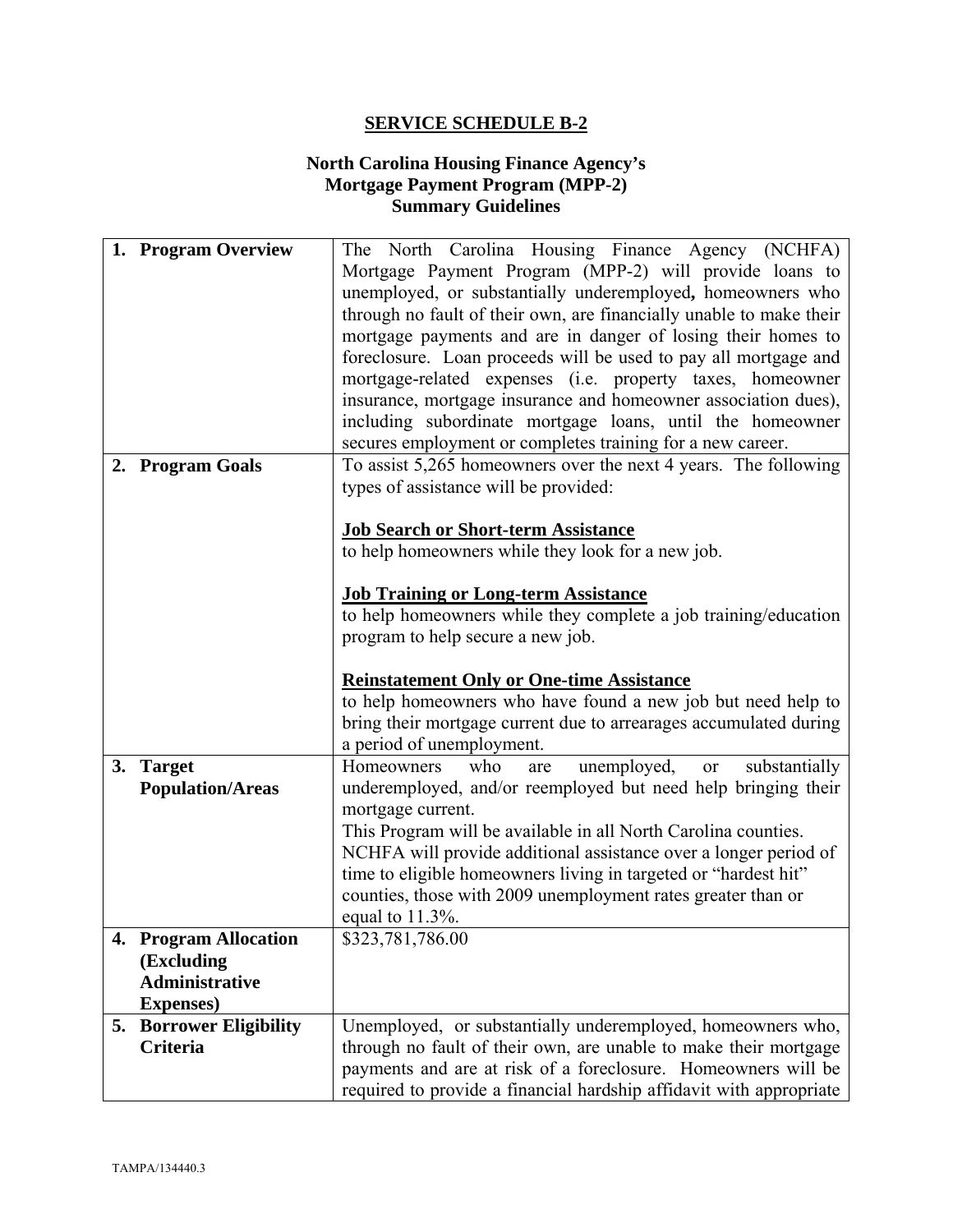|                                                 | documentation of unemployment. For most homeowners, this<br>documentation from the<br>Employment<br>will<br>be<br>Security<br>Commission (ESC) confirming a job loss and receipt of<br>unemployment benefits. If information from ESC is unavailable a<br>notarized letter from the former employer indicating job loss was<br>not the fault of the borrower will serve as a substitute. Self<br>Employed borrowers will be required to submit prior tax returns<br>to show a loss of income. Employed homeowners who are<br>delinquent due to arrearages accumulated during a period of<br>unemployment but who can resume future payments without<br>additional assistance. |
|-------------------------------------------------|-------------------------------------------------------------------------------------------------------------------------------------------------------------------------------------------------------------------------------------------------------------------------------------------------------------------------------------------------------------------------------------------------------------------------------------------------------------------------------------------------------------------------------------------------------------------------------------------------------------------------------------------------------------------------------|
|                                                 | All principal, interest, taxes, homeowner insurance, mortgage<br>insurance, homeowner association dues, and the cost of utilities<br>(i.e., electricity, water/sewer, gas, and trash removal) $>31\%$ of<br>household income after job loss/loss of income.                                                                                                                                                                                                                                                                                                                                                                                                                   |
|                                                 | Borrowers must meet program underwriting criteria. These<br>criteria include: North Carolina homeowner, home must be<br>occupied as primary residence, job loss must have happened after<br>January 1, 2008, and history of timely mortgage payments prior to<br>the job loss/income loss.                                                                                                                                                                                                                                                                                                                                                                                    |
|                                                 | Eligibility for program assistance will be determined primarily by<br>participating foreclosure prevention partners using NCHFA<br>underwriting criteria.                                                                                                                                                                                                                                                                                                                                                                                                                                                                                                                     |
|                                                 | Funds will be allocated on a first come/approved, first served<br>basis.                                                                                                                                                                                                                                                                                                                                                                                                                                                                                                                                                                                                      |
| 6. Property/Loan<br><b>Eligibility Criteria</b> | Existing single-family homes, duplexes or condominiums<br>(attached or detached) including manufactured homes on<br>foundations permanently affixed to real estate owned by the<br>borrower.                                                                                                                                                                                                                                                                                                                                                                                                                                                                                  |
|                                                 | North Carolina owner-occupied, primary residences only.                                                                                                                                                                                                                                                                                                                                                                                                                                                                                                                                                                                                                       |
|                                                 | Combined Loan-to-Value cannot exceed 125%                                                                                                                                                                                                                                                                                                                                                                                                                                                                                                                                                                                                                                     |
| 7. Program Exclusions                           | Total Unpaid Principal Balances > \$275,000                                                                                                                                                                                                                                                                                                                                                                                                                                                                                                                                                                                                                                   |
|                                                 |                                                                                                                                                                                                                                                                                                                                                                                                                                                                                                                                                                                                                                                                               |
|                                                 | Manufactured homes not considered real property                                                                                                                                                                                                                                                                                                                                                                                                                                                                                                                                                                                                                               |
|                                                 | Non-legal U.S. resident                                                                                                                                                                                                                                                                                                                                                                                                                                                                                                                                                                                                                                                       |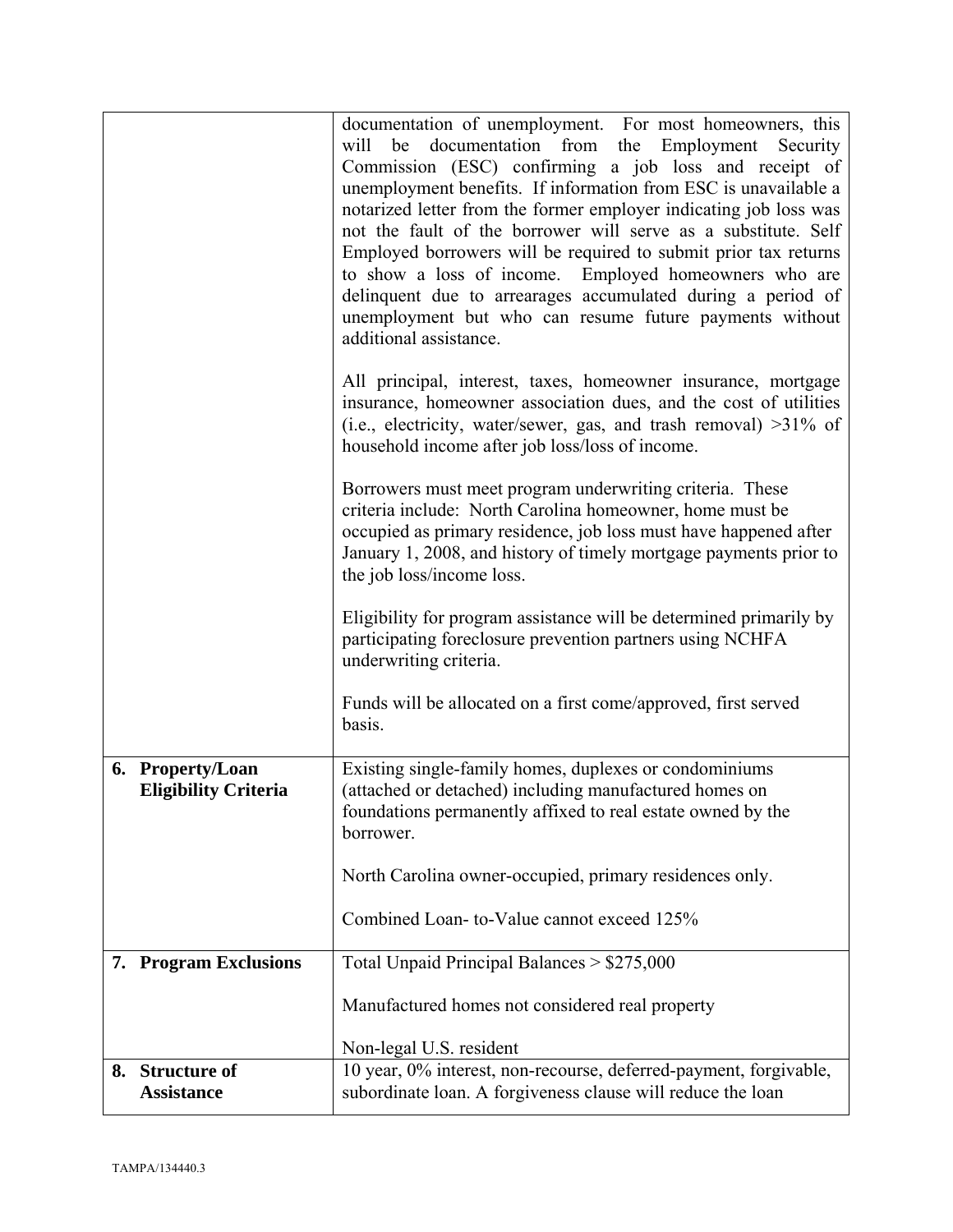|                                   | amount by 20% a year for every year the borrower stays in the<br>home after five years. At the end of the 10 years the note will be<br>considered satisfied and NCHFA will release the lien securing the<br>note.                                                                                                                                                                                                                                       |
|-----------------------------------|---------------------------------------------------------------------------------------------------------------------------------------------------------------------------------------------------------------------------------------------------------------------------------------------------------------------------------------------------------------------------------------------------------------------------------------------------------|
|                                   | Loan funds are due and payable if property is sold, refinanced or<br>no longer owner occupied (unless otherwise prohibited under<br>applicable federal law). Loans are repayable only from proceeds<br>to the borrower from a sale or refinance. If the property is sold or<br>refinanced and has not increased in equity to the degree necessary<br>to fully repay the note, all or the excess portion of the note will be<br>forgiven, as applicable. |
|                                   | NCHFA will agree to subordinate the MPP-2 Loan for borrowers<br>who refinance their mortgage $(s)$ to receive more favorable loan<br>terms. If a borrower refinances their loan to consolidate debt or<br>receives cash out, the borrower would be required to repay the<br>MPP-2 Loan according to the loan terms.                                                                                                                                     |
|                                   | All deferred, subordinate mortgages will be evidenced by a<br>promissory note and secured by a deed of trust on the property.<br>Borrowers will be required to sign and acknowledge the program<br>guidelines with a written agreement.                                                                                                                                                                                                                 |
|                                   | Any funds returned according to established program guidelines<br>will be recaptured and used to assist additional homeowners<br>through December 31, 2017. After December 31, 2017 all<br>remaining and recaptured funds will be returned to Treasury.                                                                                                                                                                                                 |
| 9. Per Household                  | The average loan amount is expected to be \$20,000 per borrower.                                                                                                                                                                                                                                                                                                                                                                                        |
| <b>Assistance</b>                 |                                                                                                                                                                                                                                                                                                                                                                                                                                                         |
|                                   | Targeted Counties (2009 Unemployment Rate > 11.3%):<br>Maximum assistance up to \$36,000 and not to exceed 36 months<br>per household                                                                                                                                                                                                                                                                                                                   |
|                                   | Non-Targeted Counties (2009 Unemployment Rate <11.3%):<br>Maximum assistance up to \$24,000 and not to exceed 24 months<br>per household                                                                                                                                                                                                                                                                                                                |
| <b>10. Duration of Assistance</b> | Targeted Counties (2009 Unemployment Rate $\geq$ 11.3%):<br>Up to 36 months for those in job training/education program<br>Up to 18 months for those in a job search                                                                                                                                                                                                                                                                                    |
|                                   | Non-targeted Counties (2009 Unemployment Rate $\leq$ 11.3%):<br>Up to 24 months for those in job training/education program<br>Up to 12 months for those in a job search                                                                                                                                                                                                                                                                                |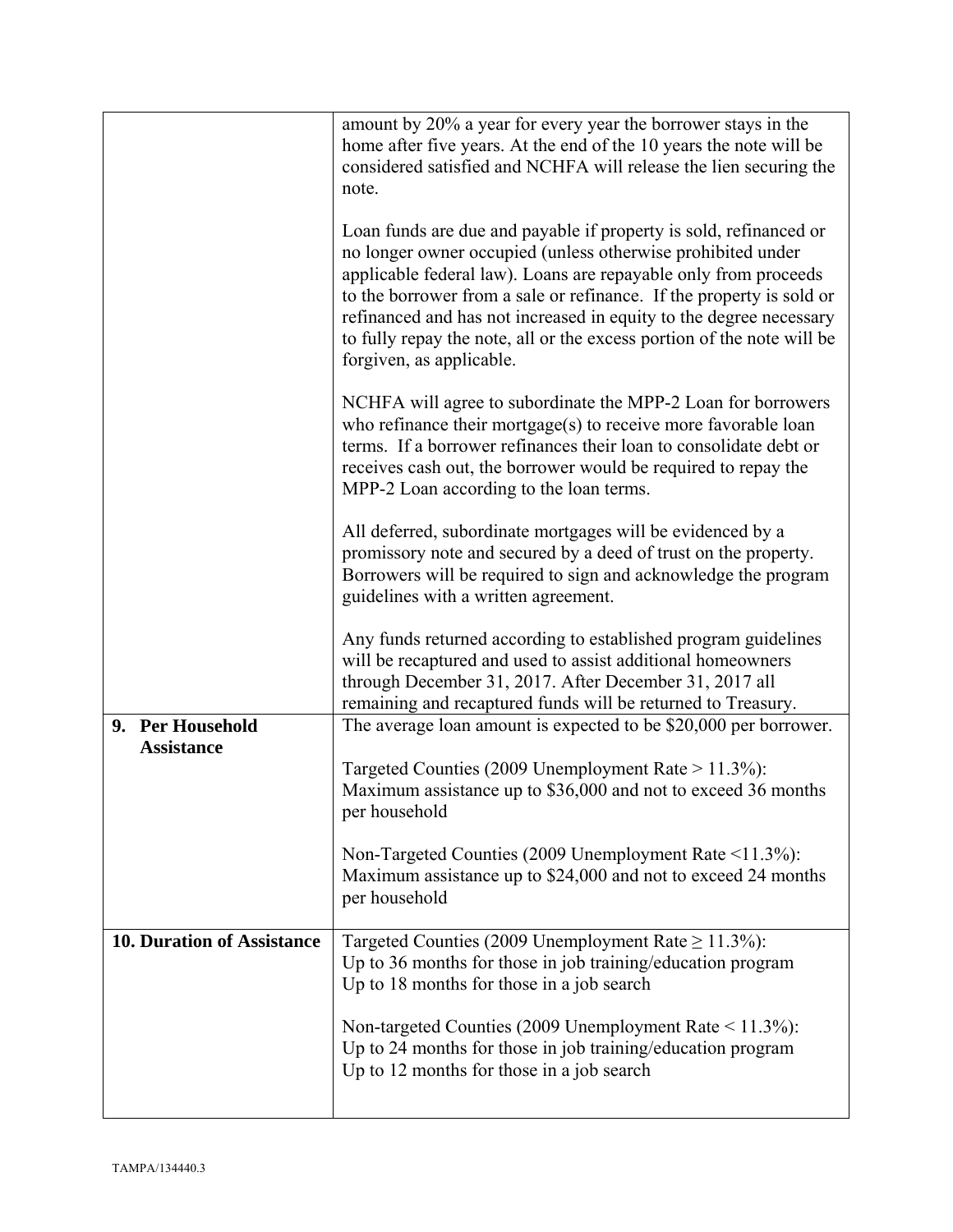| 11. Estimated Number of | 5,625 homeowners.                                                |
|-------------------------|------------------------------------------------------------------|
| Participating           | Estimated number served based on average loan amount of          |
| <b>Households</b>       | \$20,000 per homeowner.                                          |
|                         |                                                                  |
| 12. Program Inception/  | Program will startup within 45-90 days of Treasury approval and  |
| <b>Duration</b>         | program funds are expected to last up to 4 years. Recaptured     |
|                         | funds may be recycled and used in the program up until December  |
|                         | 31, 2017.                                                        |
| 13. Program Interaction | Borrowers can access more than one of our HHF programs, if       |
| with Other HFA          | needed and appropriate. For example, a borrower can receive      |
|                         | MPP-2 assistance while they look for a new job and then receive  |
| <b>Programs</b>         |                                                                  |
|                         | Second Mortgage Refinance Program or Permanent Loan              |
|                         | Modification Program assistance once they secure a new job.      |
|                         |                                                                  |
| 14. Program Interaction | The MPP-2 would help borrowers who need more than the 3-6        |
| with HAMP               | months of assistance available through the new Home Affordable   |
|                         | Unemployment Program (UP), which began in August, 2010.          |
|                         |                                                                  |
|                         | Borrowers who are eligible for MPP-2 would not be required to    |
|                         | participate in UP prior to receiving assistance with MPP-2.      |
|                         |                                                                  |
|                         | In addition, MPP-2 would also help borrowers who don't qualify   |
|                         | for assistance under the new UP because they are more than 3     |
|                         | months behind in mortgage payments and/or they are not           |
|                         | currently receiving unemployment (i.e. self-employed             |
|                         | homeowners).                                                     |
|                         | Finally, borrowers can receive HAMP assistance prior to or after |
|                         |                                                                  |
|                         | receiving Hardest-Hit Fund assistance. For example, a borrower   |
|                         | may receive UP assistance for 3-6 months and then receive MPP-   |
|                         | 2 assistance for several more months, if needed.                 |
|                         | Once MPP-2 assistance has ended, a borrower may be eligible to   |
|                         | receive a loan modification from HAMP, if needed, and eligible.  |
|                         |                                                                  |
| 15. Program Leverage    | None                                                             |
| with Other Financial    |                                                                  |
| <b>Resources</b>        |                                                                  |
| 16. Qualify as an       | $\boxtimes$ Yes<br>$\square$ No                                  |
| Unemployment            |                                                                  |
| Program                 |                                                                  |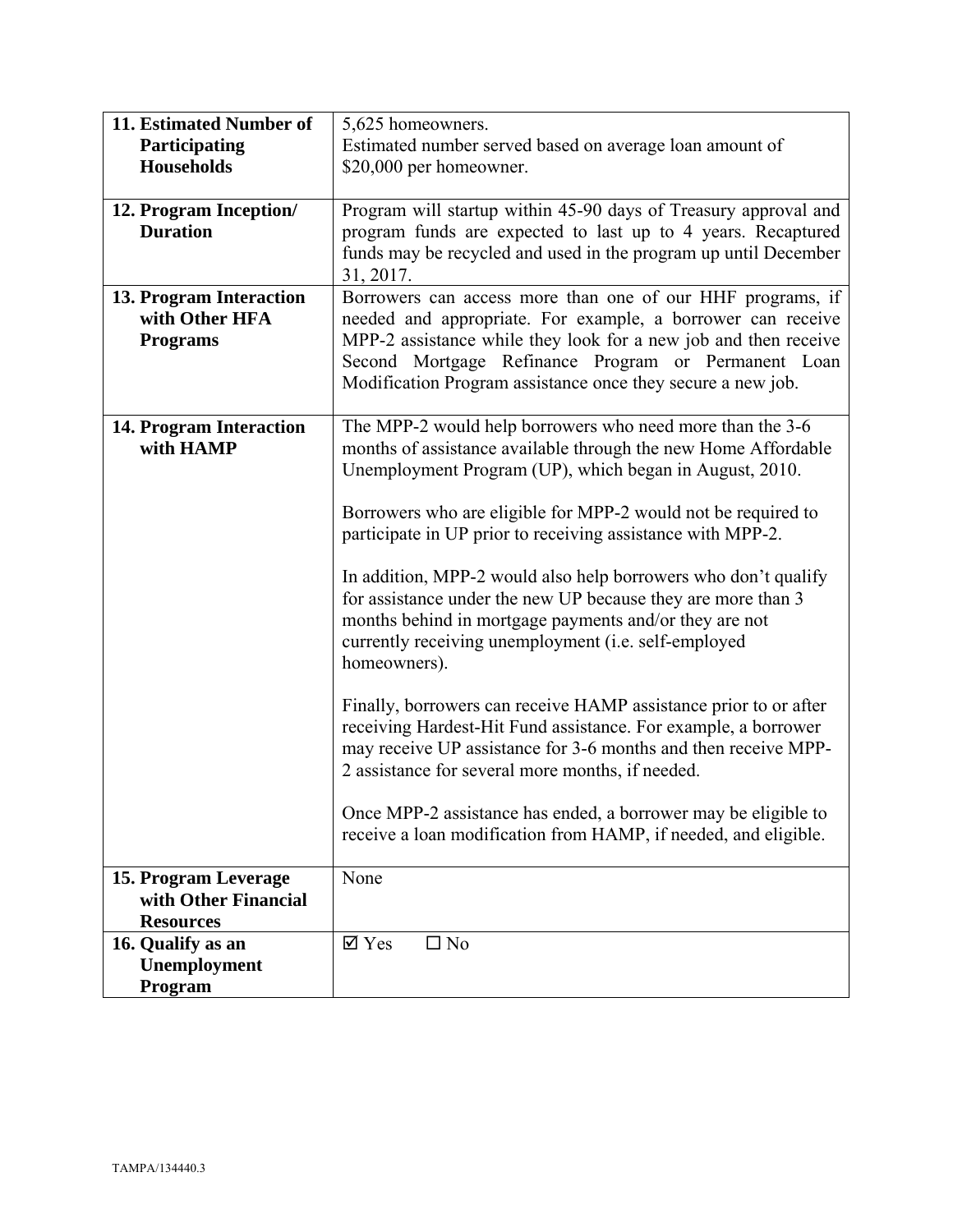# **North Carolina Housing Finance Agency's Second Mortgage Refinance Program (SMRP) Guidelines Summary**

| 1. | <b>Program Overview</b>                                                               | Government officials have estimated about 50% of troubled<br>borrowers have a second mortgage. Homeowners are frequently<br>unable to make their second mortgage payment and are in danger<br>of losing their homes to foreclosure. The Second Mortgage<br>Refinance Program (SMRP) will benefit homeowners, who<br>through no fault of their own, are financially unable to make their<br>second mortgage payment because of a prior job loss, reduced<br>income, or other program eligible hardship.<br>This program will provide a more affordable housing expense by<br>refinancing the second mortgage to a 10 year, $0\%$ interest, non-<br>recourse deferred-payment forgivable subordinate loan. |
|----|---------------------------------------------------------------------------------------|----------------------------------------------------------------------------------------------------------------------------------------------------------------------------------------------------------------------------------------------------------------------------------------------------------------------------------------------------------------------------------------------------------------------------------------------------------------------------------------------------------------------------------------------------------------------------------------------------------------------------------------------------------------------------------------------------------|
| 2. | <b>Program Goals</b>                                                                  | To assist 1,000 homeowners facing foreclosure in targeted or<br>"hardest hit" counties, those with 2009 unemployment rates at or<br>above 11.3%.<br>The goal of this program is to extinguish the existing second<br>mortgage and replace it with a 10 year, 0% interest, non-recourse,<br>deferred-payment forgivable subordinate loan. This will reduce<br>the borrower's monthly mortgage payment and in some instances<br>may expedite movement of a qualified applicant into a HAMP<br>first mortgage modification process.                                                                                                                                                                         |
| 3. | <b>Target Population/</b><br><b>Areas</b>                                             | Our target population will be homeowners facing foreclosure in<br>counties with a 2009 unemployment rates at or above 11.3%.                                                                                                                                                                                                                                                                                                                                                                                                                                                                                                                                                                             |
| 4. | <b>Program Allocation</b><br>(Excluding<br><b>Administrative</b><br><b>Expenses</b> ) | \$15,000,000.00                                                                                                                                                                                                                                                                                                                                                                                                                                                                                                                                                                                                                                                                                          |
| 5. | <b>Borrower Eligibility</b><br><b>Criteria</b>                                        | Eligible homeowners must be those facing foreclosure due to<br>recent unemployment, loss of income, reduction in income, or<br>other demonstrated financial hardships. Homeowners will be<br>required to provide a financial hardship affidavit with appropriate<br>documentation on the cause of the hardship.<br>Satisfactory 1st and $2nd$ mortgage payment history prior to job<br>loss, reduced income or other program eligible hardship.<br>Borrowers must meet program underwriting criteria.<br>Funds will be allocated on a first come/approved, first served                                                                                                                                  |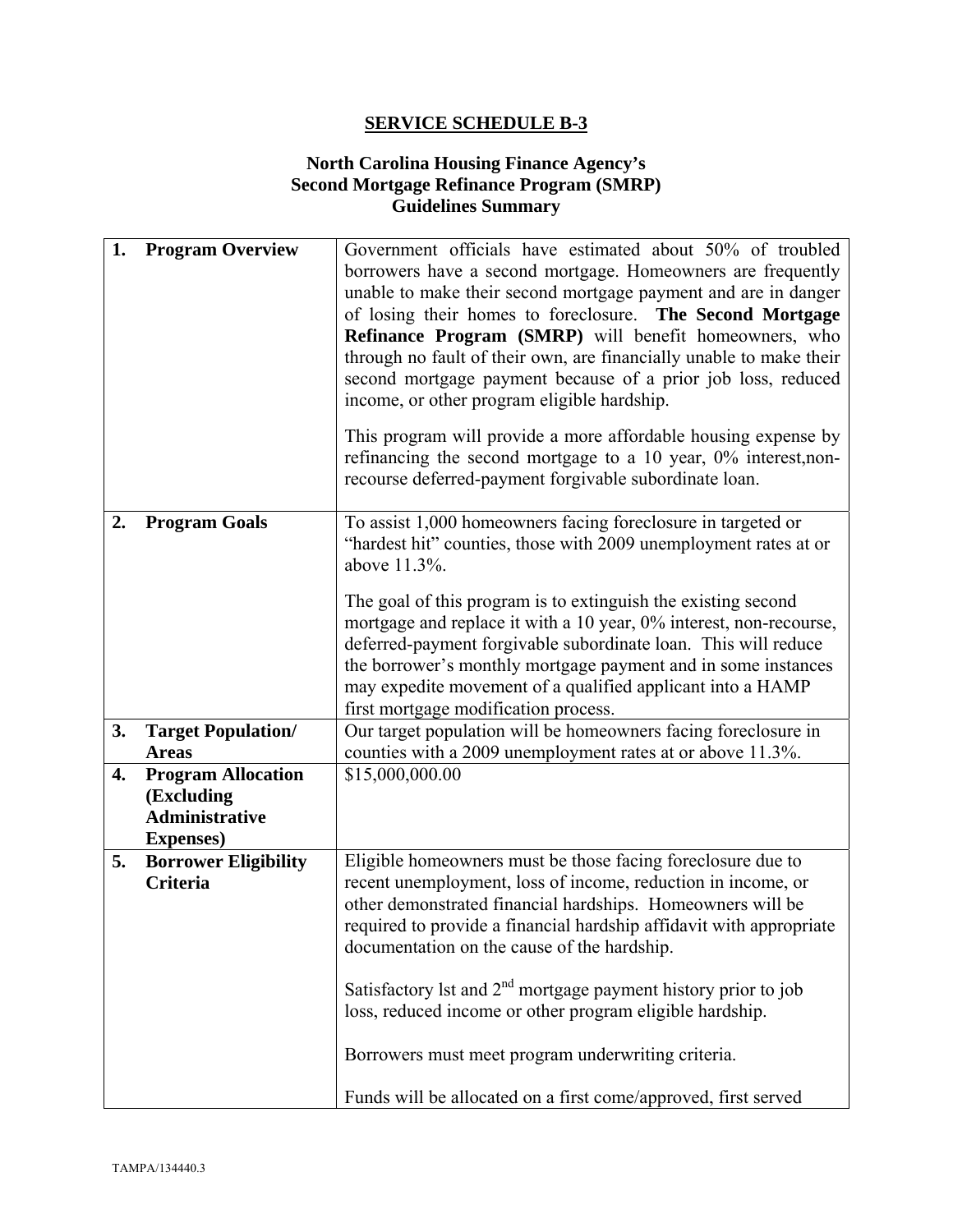|    |                             | basis.                                                                                                                       |
|----|-----------------------------|------------------------------------------------------------------------------------------------------------------------------|
| 6. | <b>Property/Loan</b>        | Existing single-family homes or condominiums (attached or                                                                    |
|    | <b>Eligibility Criteria</b> | detached) including manufactured homes on foundations                                                                        |
|    |                             | permanently affixed to real estate owned by the borrower.                                                                    |
|    |                             |                                                                                                                              |
|    |                             | Owner-occupied, primary residences only.                                                                                     |
|    |                             |                                                                                                                              |
|    |                             | Combined Loan to Value cannot exceed 125%.                                                                                   |
|    |                             |                                                                                                                              |
|    |                             | Properties must be located within North Carolina counties having                                                             |
|    |                             | unemployment rates at or above 11.3% in 2009.                                                                                |
| 7. | <b>Program Exclusions</b>   | Total Unpaid Principal Balances > \$275,000                                                                                  |
|    |                             |                                                                                                                              |
|    |                             | Manufactured homes not considered real property.                                                                             |
|    |                             |                                                                                                                              |
|    |                             | If the homeowner is HAMP eligible and the second mortgage is                                                                 |
|    |                             | held by a 2MP servicer.                                                                                                      |
|    |                             |                                                                                                                              |
|    |                             | Non-legal U.S. resident                                                                                                      |
| 8. | <b>Structure of</b>         | 10 year, 0% interest, non-recourse, deferred-payment forgivable                                                              |
|    | <b>Assistance</b>           | subordinate loan. A forgiveness clause will reduce the loan                                                                  |
|    |                             | amount by 20% a year for every year the borrower stays in the                                                                |
|    |                             | home after five years. At the end of the 10 years the note will be                                                           |
|    |                             | considered satisfied and NCHFA will release the lien securing the                                                            |
|    |                             | note.                                                                                                                        |
|    |                             |                                                                                                                              |
|    |                             | Loan funds are due and payable if property is sold, refinanced or                                                            |
|    |                             |                                                                                                                              |
|    |                             | no longer owner occupied (unless otherwise prohibited under                                                                  |
|    |                             | applicable federal law). Loans are repayable only from proceeds                                                              |
|    |                             | to the borrower from a sale or refinance. If the property is sold                                                            |
|    |                             | or refinanced and has not increased in equity to the degree                                                                  |
|    |                             | necessary to repay the note, all or a portion of the note will be                                                            |
|    |                             | forgiven.                                                                                                                    |
|    |                             |                                                                                                                              |
|    |                             | All deferred subordinate mortgages will be evidenced by a<br>promissory note and secured by a deed of trust on the property. |
|    |                             |                                                                                                                              |
|    |                             | Borrowers will be required to sign and acknowledge via Written                                                               |
|    |                             | Agreement indicating the program guidelines and terms prior to                                                               |
|    |                             | refinancing the second mortgage and obtaining a subordinate loan                                                             |
|    |                             | under this program.                                                                                                          |
|    |                             |                                                                                                                              |
|    |                             | Any funds returned according to established program guidelines                                                               |
|    |                             | will be recaptured and used to assist additional homeowners                                                                  |
|    |                             | through December 31, 2017. After December 31, 2017 the funds                                                                 |
|    |                             | will be returned to Treasury.                                                                                                |
| 9. | <b>Per Household</b>        | Under this program, eligible borrowers may receive up to \$30,000                                                            |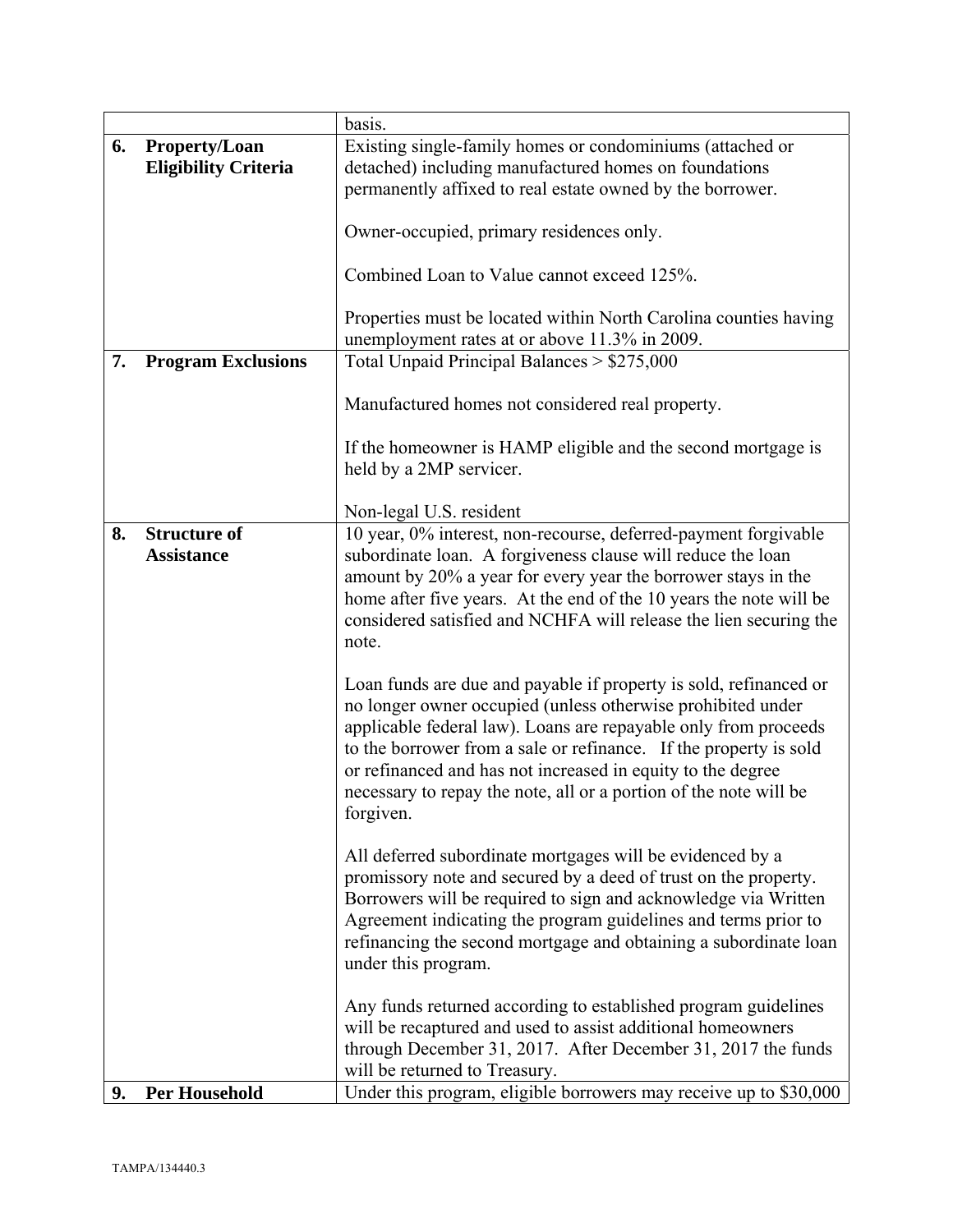| <b>Assistance</b>                         | plus closing costs as a subordinate loan.                                                                                                                                                                      |
|-------------------------------------------|----------------------------------------------------------------------------------------------------------------------------------------------------------------------------------------------------------------|
|                                           | If \$30,000 is insufficient to extinguish the second mortgage, the<br>Agency will only offer these funds if the second lien holder is<br>willing to take the amount supplied to extinguish the debt without    |
|                                           | a deficiency judgment.                                                                                                                                                                                         |
| 10. Duration of Assistance                | Assistance under SMRP is a one-time payment.                                                                                                                                                                   |
| 11. Estimated Number of                   | 1,000 homeowners                                                                                                                                                                                               |
| Participating                             |                                                                                                                                                                                                                |
| <b>Households</b>                         |                                                                                                                                                                                                                |
| 12. Program Inception/<br><b>Duration</b> | The program will be available approximately in December<br>2010/January 2011 and will last up to 3 years.                                                                                                      |
| 13. Program Interactions                  | Homeowners who have participated in the Mortgage Payment                                                                                                                                                       |
| with Other Programs                       | Program (MPP) may be eligible to participate in SMRP if the                                                                                                                                                    |
| (e.g. other HFA                           | borrower has become reemployed and has a need.                                                                                                                                                                 |
| programs)                                 |                                                                                                                                                                                                                |
| 14. Program Interactions                  | Extinguishing the second mortgage may expedite movement of                                                                                                                                                     |
| with HAMP                                 | qualified applicants into a HAMP first modification process.                                                                                                                                                   |
| 15. Program Leverage                      | If lender holds the first and second mortgage and the combined                                                                                                                                                 |
| with Other Financial                      | loan to value (CLTV) is $\geq 110\%$ , the lender will be required to                                                                                                                                          |
| <b>Resources</b>                          | make a minimum 20% match of the second mortgage amount.                                                                                                                                                        |
|                                           | If lender only holds the second mortgage and the combined loan<br>to value (CLTV) is $\geq$ 100%, the second mortgage lender will be<br>required to make a minimum 20% match of the second mortgage<br>amount. |
| 16. Qualify as an                         | $\boxtimes$ No<br>$\Box$ Yes                                                                                                                                                                                   |
| Unemployment                              |                                                                                                                                                                                                                |
| Program                                   |                                                                                                                                                                                                                |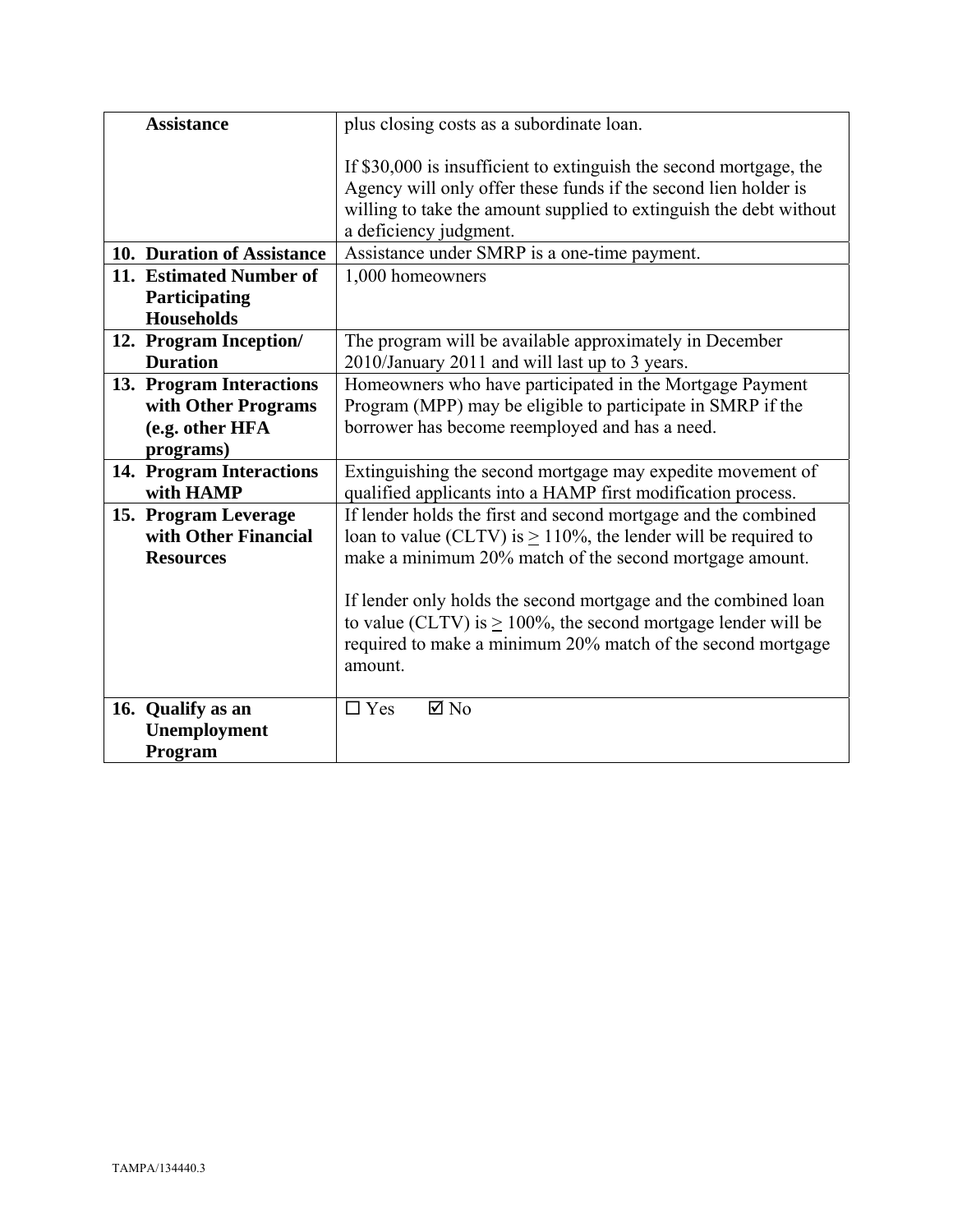# **North Carolina Housing Finance Agency's Permanent Loan Modification Program (PLMP) Guidelines Summary**

| 1. | <b>Program Overview</b>                                                               | The goal of this program is to provide a quick and streamlined<br>method for modifying lst mortgage loans for homeowners whose<br>mortgages have become unsustainable as the result of a program<br>eligible hardship. The Permanent Loan Modification Program<br>(PLMP) will provide a principal reduction with the added option<br>of a rate decrease and/or term extension by the lender to achieve a<br>monthly payment that does not exceed 31% of gross monthly<br>household income.                                                                                       |
|----|---------------------------------------------------------------------------------------|----------------------------------------------------------------------------------------------------------------------------------------------------------------------------------------------------------------------------------------------------------------------------------------------------------------------------------------------------------------------------------------------------------------------------------------------------------------------------------------------------------------------------------------------------------------------------------|
| 2. | <b>Program Goals</b>                                                                  | To assist 440 homeowners facing foreclosure.<br>The goal of the program is to decrease the number of home<br>owners losing their homes to foreclosure. Secondary goals<br>include stabilization of neighborhoods and protecting home<br>values of surrounding properties.<br>This program will provide immediate mortgage payment relief<br>and stable long term mortgage payments for the life of the loan.                                                                                                                                                                     |
| 3. | <b>Target Population/</b><br><b>Areas</b>                                             | Homeowners suffering a program eligible financial hardship<br>related to reduction of income or changed employment<br>circumstances.<br>This Program will be available in all North Carolina counties.                                                                                                                                                                                                                                                                                                                                                                           |
| 4. | <b>Program Allocation</b><br>(Excluding<br><b>Administrative</b><br><b>Expenses</b> ) | \$8,800,000.00                                                                                                                                                                                                                                                                                                                                                                                                                                                                                                                                                                   |
| 5. | <b>Borrower Eligibility</b><br>Criteria                                               | Eligible homeowners must be those with program eligible<br>financial hardship due to recent unemployment, loss of income,<br>reduction of income, or other demonstrated financial hardships.<br>Homeowners will be required to provide a financial hardship<br>affidavit with appropriate documentation on the cause of the<br>hardship.<br>Satisfactory mortgage payments prior to job loss, reduction in<br>income or other program eligible hardship.<br>Borrowers must meet program underwriting criteria.<br>Funds will be allocated on a first come/approved, first served |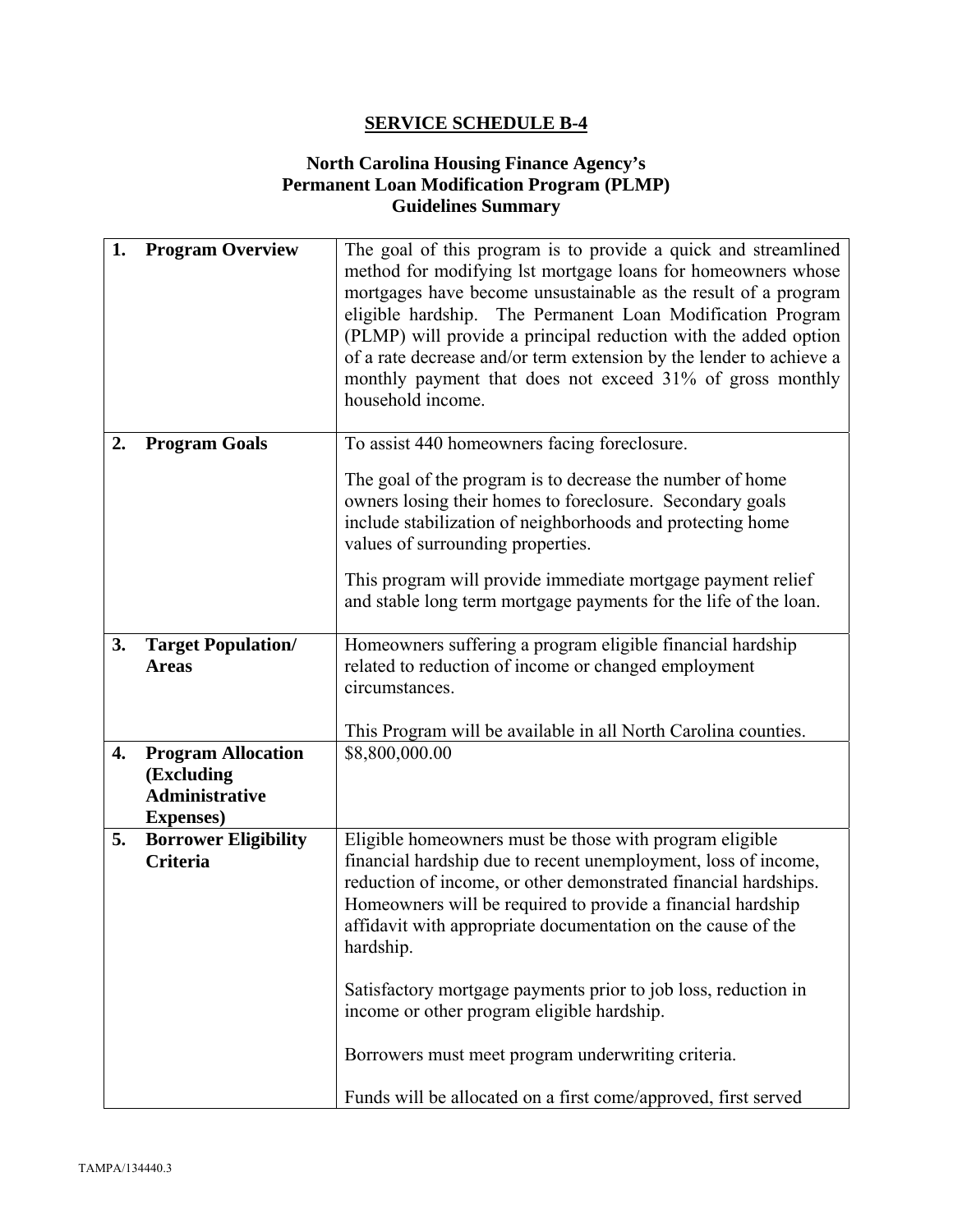|    |                                          | basis.                                                                                                                                                                                                                                                                                                                                                                                                                         |
|----|------------------------------------------|--------------------------------------------------------------------------------------------------------------------------------------------------------------------------------------------------------------------------------------------------------------------------------------------------------------------------------------------------------------------------------------------------------------------------------|
| 6. | <b>Property/Loan</b>                     | Existing single-family homes or condominiums (attached or                                                                                                                                                                                                                                                                                                                                                                      |
|    | <b>Eligibility Criteria</b>              | detached) including manufactured homes on foundations                                                                                                                                                                                                                                                                                                                                                                          |
|    |                                          | permanently affixed to real estate owned by the borrower.                                                                                                                                                                                                                                                                                                                                                                      |
|    |                                          |                                                                                                                                                                                                                                                                                                                                                                                                                                |
|    |                                          | North Carolina owner-occupied, primary residences only.                                                                                                                                                                                                                                                                                                                                                                        |
|    |                                          |                                                                                                                                                                                                                                                                                                                                                                                                                                |
|    |                                          | Combined Loan to Value cannot exceed 125%.                                                                                                                                                                                                                                                                                                                                                                                     |
|    |                                          |                                                                                                                                                                                                                                                                                                                                                                                                                                |
| 7. | <b>Program Exclusions</b>                | Total Unpaid Principal Balances $> $275,000$                                                                                                                                                                                                                                                                                                                                                                                   |
|    |                                          | Manufactured homes not considered real property                                                                                                                                                                                                                                                                                                                                                                                |
|    |                                          | Non-legal U.S. resident                                                                                                                                                                                                                                                                                                                                                                                                        |
|    |                                          | The term and rate reduction options will not be available to a<br>homeowner that is eligible for HAMP.                                                                                                                                                                                                                                                                                                                         |
| 8. | <b>Structure of</b><br><b>Assistance</b> | 10 year, 0% interest, non-recourse, deferred-payment forgivable<br>subordinate loan. A forgiveness clause will reduce the loan<br>amount by 20% a year for every year the borrower stays in the<br>home after five years. At the end of the 10 years the note will be<br>considered satisfied and NCHFA will release the lien securing the<br>note.                                                                            |
|    |                                          | Loan funds are due and payable to NCHFA if home is sold,<br>refinanced or no longer owner occupied (unless otherwise<br>prohibited under applicable federal law). Loans are repayable<br>only from proceeds to the borrower from a sale or refinance. If<br>the property is sold or refinanced and has not increased in equity<br>to the degree necessary to repay the note, all or a portion of the<br>note will be forgiven. |
|    |                                          | All deferred subordinate mortgages will be evidenced by a<br>promissory note and secured by a deed of trust on the property.<br>Borrowers will be required to sign and acknowledge via Written<br>Agreement indicating the program guidelines and terms prior to<br>modifying their loan and obtaining a subordinate loan under this<br>program.                                                                               |
|    |                                          | Any funds returned according to established program guidelines<br>will be recaptured and used to assist additional homeowners<br>through December 31, 2017. After December 31, 2017 the funds<br>will be returned to Treasury.                                                                                                                                                                                                 |
| 9. | <b>Per Household</b>                     | Under this program, each eligible borrower may receive up to                                                                                                                                                                                                                                                                                                                                                                   |
|    | <b>Assistance</b>                        | \$30,000 as a subordinate loan.                                                                                                                                                                                                                                                                                                                                                                                                |